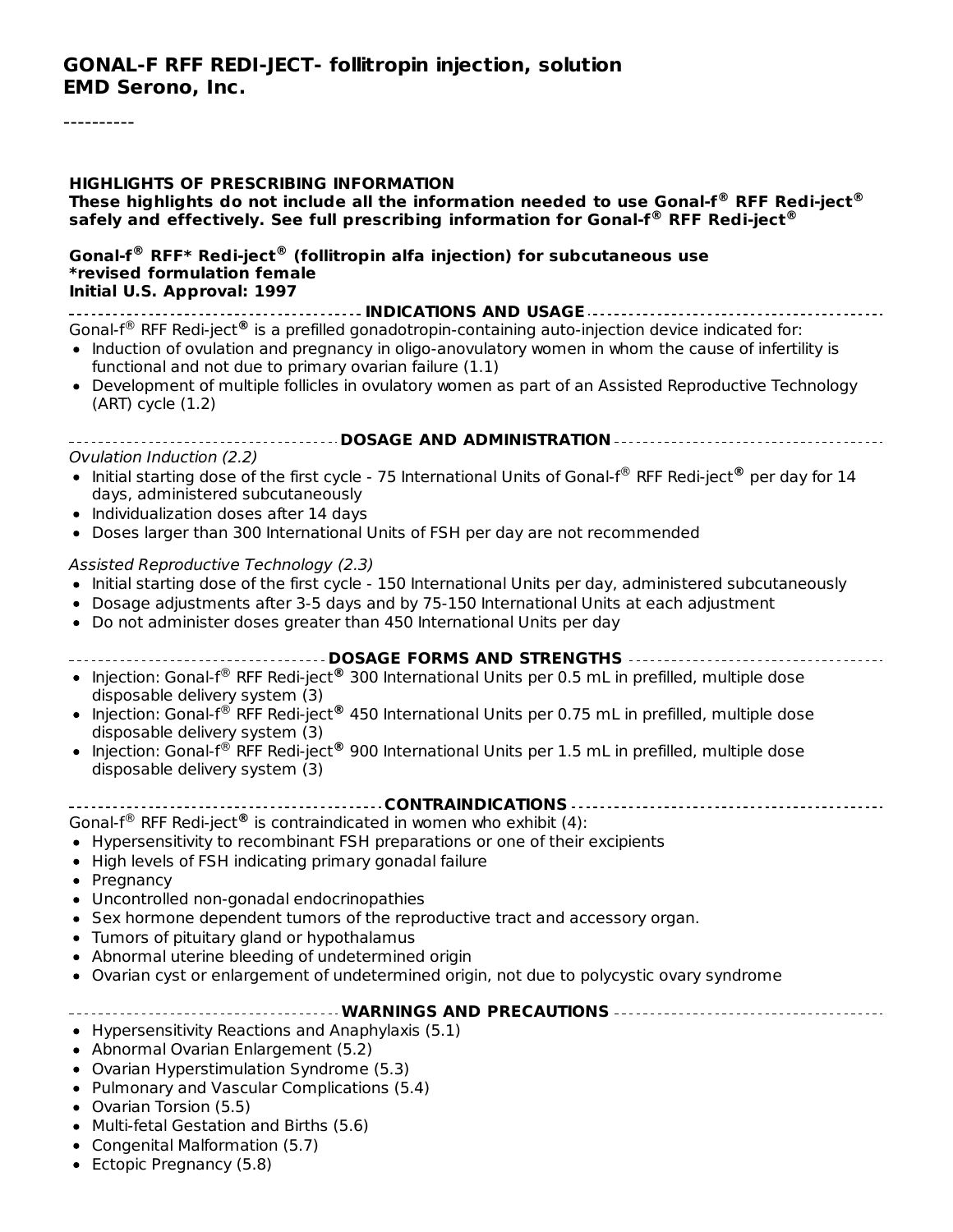- Spontaneous Abortion (5.9)
- Ovarian Neoplasms (5.10)
- **ADVERSE REACTIONS**
- The most common adverse reactions (≥5%) in ovulation induction include: headache, abdominal pain, ovarian hyperstimulation (6.1)
- The most common adverse reactions (≥5%) in ART include: abdominal pain, nausea, abdominal enlargement, headache, injection site bruising (6.1)

#### **To report SUSPECTED ADVERSE REACTIONS, contact EMD Serono at 1-800-283-8088, Ext 5563 or FDA at 1-800-FDA-1088 or www.fda.gov/medwatch.**

**USE IN SPECIFIC POPULATIONS**

- Do not use Gonal-f<sup>®</sup> RFF Redi-ject<sup>®</sup> in pregnant women (4, 8.1),
- Nursing Mothers: It is not known whether this drug is excreted in human milk. (8.3)
- Pediatric Use: Safety and efficacy not established. (8.4)
- Renal and Hepatic Insufficiency: Safety, efficacy, and pharmacokinetics of Gonal-f® RFF Redi-ject® in women with renal or hepatic insufficiency have not been established. (8.6)

#### **See 17 for PATIENT COUNSELING INFORMATION and FDA-approved patient labeling. Revised: 2/2020**

#### **FULL PRESCRIBING INFORMATION: CONTENTS\***

#### **1 INDICATIONS AND USAGE**

1.1 Induction of Ovulation and Pregnancy in Oligo-Anovulatory Women in whom the Cause of Infertility is Functional and Not Due to Primary Ovarian Failure.

1.2 Development of Multiple Follicles in Ovulatory Women as Part of an Assisted Reproductive Technology (ART) Cycle.

#### **2 DOSAGE AND ADMINISTRATION**

- 2.1 General Dosing Information
- 2.2 Recommended Dosing for Ovulation Induction
- 2.3 Recommended Dosing for Assisted Reproductive Technology

#### **3 DOSAGE FORMS AND STRENGTHS**

#### **4 CONTRAINDICATIONS**

#### **5 WARNINGS AND PRECAUTIONS**

- 5.1 Hypersensitivity Reactions and Anaphylaxis
- 5.2 Abnormal Ovarian Enlargement
- 5.3 Ovarian Hyperstimulation Syndrome (OHSS)
- 5.4 Pulmonary and Vascular Complications
- 5.5 Ovarian Torsion
- 5.6 Multi-fetal Gestation and Birth
- 5.7 Congenital Malformations
- 5.8 Ectopic Pregnancy
- 5.9 Spontaneous Abortion
- 5.10 Ovarian Neoplasms
- 5.11 Laboratory Tests

#### **6 ADVERSE REACTIONS**

- 6.1 Clinical Study Experience
- 6.2 Postmarketing Experience

#### **7 DRUG INTERACTIONS**

#### **8 USE IN SPECIFIC POPULATIONS**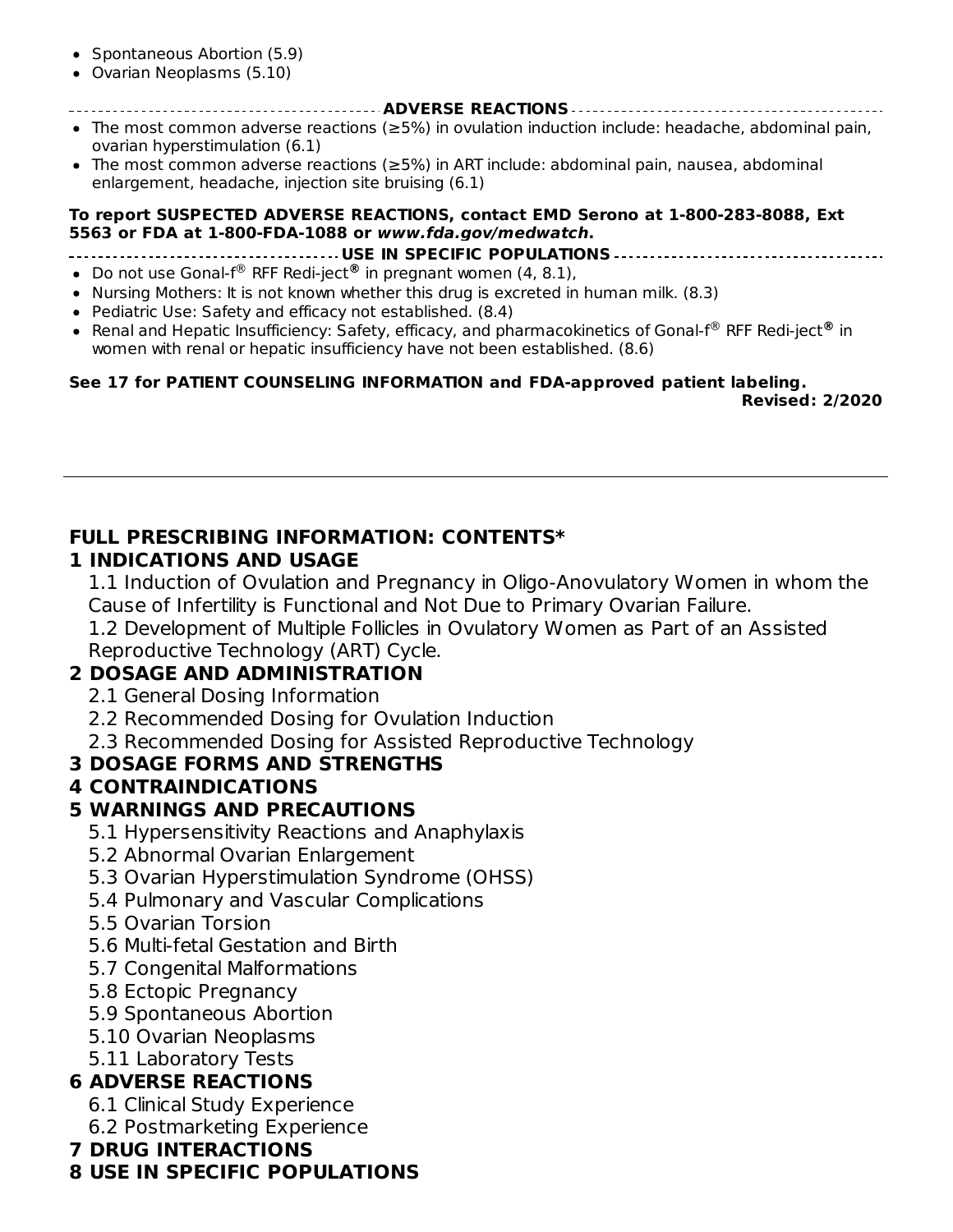- 8.1 Pregnancy
- 8.3 Nursing Mothers
- 8.4 Pediatric Use
- 8.6 Renal and Hepatic Insufficiency
- **10 OVERDOSAGE**

### **11 DESCRIPTION**

### **12 CLINICAL PHARMACOLOGY**

- 12.1 Mechanism of Action
- 12.3 Pharmacokinetics

## **13 NONCLINICAL TOXICOLOGY**

13.1 Carcinogenesis, Mutagenesis, Impairment of Fertility

### **14 CLINICAL STUDIES**

- 14.1 Ovulation Induction (OI)
- 14.2 Assisted Reproductive Technology (ART)

### **16 HOW SUPPLIED/STORAGE AND HANDLING**

- 16.1 How Supplied
- 16.2 Storage and Handling

### **17 PATIENT COUNSELING INFORMATION**

- 17.1 Dosing and Use of Gonal-f $^{\circledR}$  RFF Redi-ject $^{\circledR}$
- 17.2 Duration and Necessary Monitoring in Women Undergoing Therapy with Gonal-
- f $^{\circledR}$  RFF Redi-ject $^{\circledR}$  .
- 17.3 Instructions Regarding a Missed Dose
- 17.4 Ovarian Hyperstimulation Syndrome
- 17.5 Multi-fetal Gestation and Birth
- \* Sections or subsections omitted from the full prescribing information are not listed.

### **FULL PRESCRIBING INFORMATION**

## **1 INDICATIONS AND USAGE**

#### **1.1 Induction of Ovulation and Pregnancy in Oligo-Anovulatory Women in whom the Cause of Infertility is Functional and Not Due to Primary Ovarian Failure.**

Prior to initiation of treatment with Gonal-f<sup>®</sup> RFF Redi-ject<sup>®</sup>:

- Perform a complete gynecologic and endocrinologic evaluation
- Exclude primary ovarian failure
- Exclude the possibility of pregnancy
- Demonstrate tubal patency
- Evaluate the fertility status of the male partner

#### **1.2 Development of Multiple Follicles in Ovulatory Women as Part of an Assisted Reproductive Technology (ART) Cycle.**

Prior to initiation of treatment with Gonal-f<sup>®</sup> RFF Redi-ject<sup>®</sup>:

Perform a complete gynecologic and endocrinologic evaluation, and diagnose the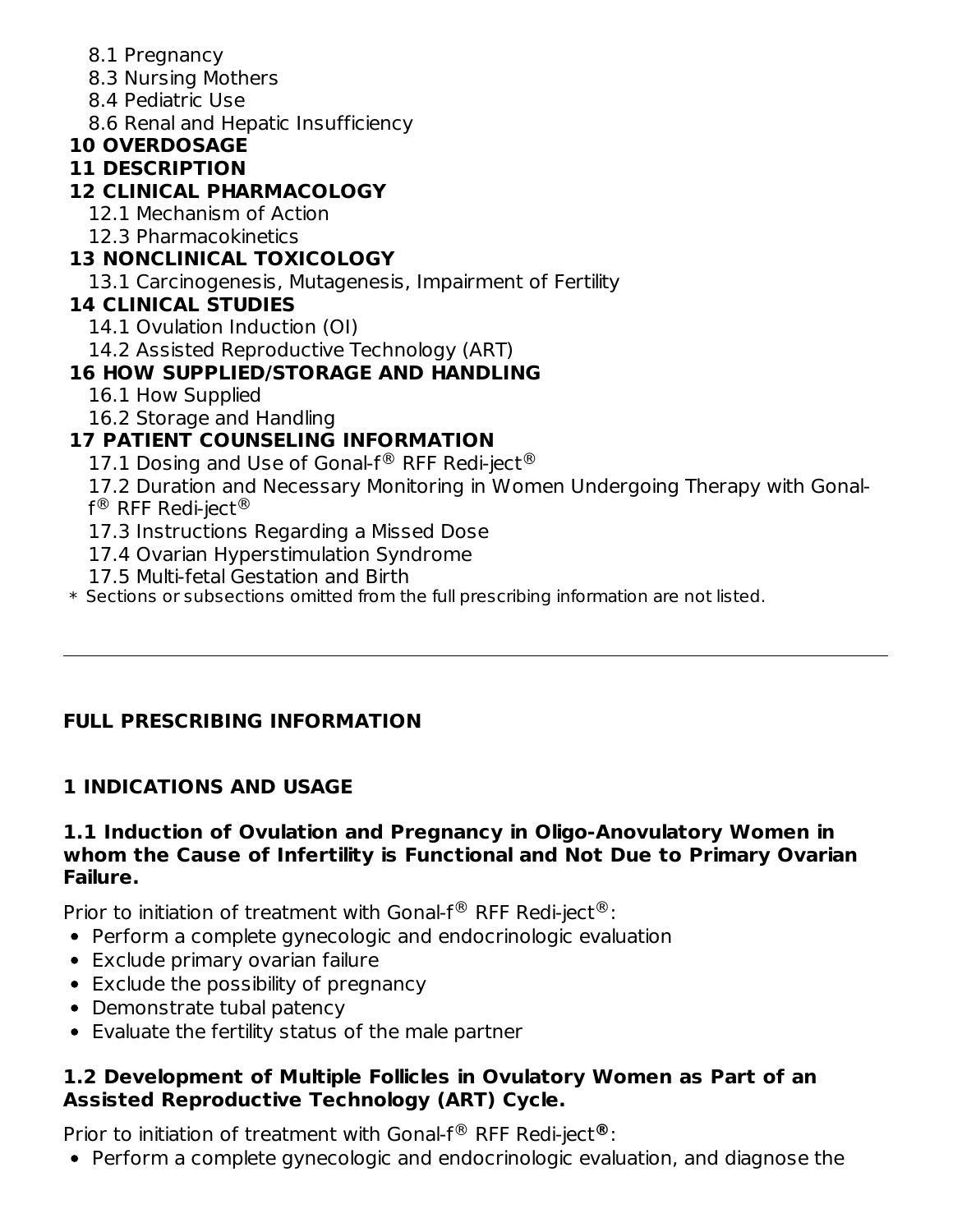cause of infertility

- Exclude the possibility of pregnancy
- Evaluate the fertility status of the male partner

## **2 DOSAGE AND ADMINISTRATION**

### **2.1 General Dosing Information**

- Parenteral drug products should be inspected visually for particulate matter and discoloration prior to administration, whenever solution and container permit.
- Gonal-f<sup>®</sup> RFF Redi-ject® is a pre-filled disposable auto-injection device intended for multiple dose use.
- Gonal-f<sup>®</sup> RFF Redi-ject<sup>®</sup> can be set in 12.5 International Units increments.
- Administer Gonal-f® RFF Redi-ject® subcutaneously in the abdomen as described in Instructions for Use
- Do not attempt to mix any other medications inside of the device with Gonal- $f^{\circledR}$  RFF Redi-ject . **®**
- Instruct women to remove the Gonal-f<sup>®</sup> RFF Redi-ject® from the refrigerator at least 30 minutes prior to use in order to allow Gonal-f<sup>®</sup> RFF Redi-ject<sup>®</sup> to warm to room temperature and avoid the discomfort of a cold injection.

## **2.2 Recommended Dosing for Ovulation Induction**

The dosing scheme is stepwise and is individualized for each woman *[see Clinical Studies*  $(14.1)$ ]. Starting doses less than 37.5 International Units have not been studied in clinical trials and are not recommended.

- A starting daily dose of 75 International Units of Gonal-f<sup>®</sup> RFF Redi-ject® is administered subcutaneously daily for 14 days in the first cycle of use. In subsequent cycles of treatment, the starting dose (and dosage adjustments) of Gonal-f<sup>®</sup> RFF Redi-ject<sup>®</sup> should be determined based on the history of the ovarian response to Gonal-f® RFF Redi-ject®.
- The following should be considered when planning the woman's individualized dose:
	- Appropriate Gonal-f<sup>®</sup> RFF Redi-ject® dose adjustment(s) should be used to prevent multiple follicular growth and cycle cancellation.
	- The maximum, individualized, daily dose of Gonal-f<sup>®</sup> RFF Redi-ject® is 300 International Units per day.
	- In general, do not exceed 35 days of treatment.
- If indicated by the ovarian response after the initial 14 days, make an incremental adjustment in dose, up to 37.5 International Units.
- If indicated by the ovarian response, make additional incremental adjustments in dose, up to 37.5 International Units, every 7 days.
- Treatment should continue until follicular growth and/or serum estradiol levels indicate an adequate ovarian response.
- When pre-ovulatory conditions are reached, administer human chorionic gonadotropin (hCG) to induce final oocyte maturation and ovulation. Withhold hCG in cases where the ovarian monitoring suggests an increased risk of ovarian hyperstimulation syndrome (OHSS) on the last day of Gonal-f $^{\circledR}$  RFF Rediject<sup>®</sup> therapy [see Warnings and Precautions (5.2, 5.3, 5.11)].
- Encourage the woman and her partner to have intercourse daily, beginning on the day prior to the administration of hCG and until ovulation becomes apparent.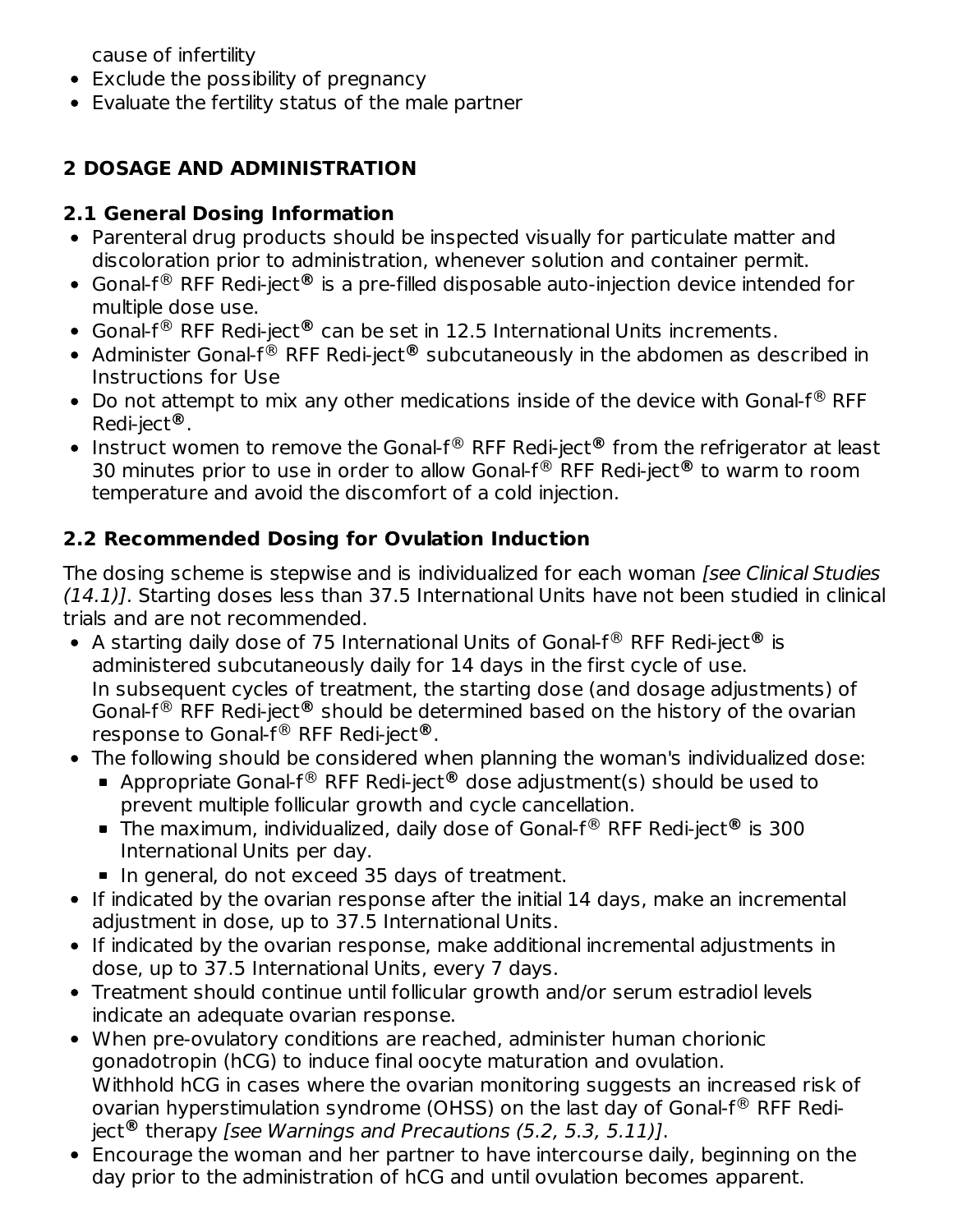Discourage intercourse when the risk for OHSS is increased *[see Warnings and* Precautions (5.2, 5.3)].

#### **2.3 Recommended Dosing for Assisted Reproductive Technology**

The dosing scheme follows a stepwise approach and is individualized for each woman.

Beginning on cycle day 2 or 3, a starting dose of 150 International Units of Gonal-f $^{\circledR}$ RFF Redi-ject is administered subcutaneously daily until sufficient follicular **®** development, as determined by ultrasound in combination with measurement of serum estradiol levels, is attained. In most cases, therapy should not exceed 10 days.

In women under 35 years of age whose endogenous gonadotropin levels are suppressed, initiate Gonal-f<sup>®</sup> RFF Redi-ject® administration at a dose of 150 International Units per day.

In women 35 years of age and older whose endogenous gonadotropin levels are suppressed, initiate Gonal-f<sup>®</sup> RFF Redi-ject® administration at a dose of 225 International Units per day.

- Adjust the dose after 5 days based on the woman's ovarian response, as determined by ultrasound evaluation of follicular growth and serum estradiol levels.
- Do not make additional dosage adjustments more frequently than every 3-5 days or by more than 75-150 International Units at each adjustment.
- Continue treatment until adequate follicular development is evident, and then administer hCG.

The administration of hCG should be withheld in cases where the ovarian monitoring suggests an increased risk of OHSS on the last day of Gonal-f® RFF Redi-ject® therapy [see Warnings and Precautions (5.2, 5.3, 5.11)].

Doses greater than 450 International Units per day are not recommended.

### **3 DOSAGE FORMS AND STRENGTHS**

• Injection: mL in prefilled, multiple dose disposable delivery system Gonal-f<sup>®</sup> RFF Redi-ject<sup>®</sup> 300 International Units per 0.5

Injection: 0.75 mL in prefilled, multiple dose disposable delivery Gonal-f<sup>®</sup> RFF Redi-ject<sup>®</sup> 450 International Units per

system

•

• Gonal-f<sup>®</sup> RFF Redi-ject<sup>®</sup> 900 International Units per 1.5

Injection: mL in prefilled, multiple dose disposable delivery system

### **4 CONTRAINDICATIONS**

Gonal-f<sup>®</sup> RFF Redi-ject® is contraindicated in women who exhibit:

- Prior hypersensitivity to recombinant FSH products
- High levels of FSH indicating primary gonadal failure
- Pregnancy

Gonal-f<sup>®</sup> RFF Redi-ject® may cause fetal harm when administered to a pregnant woman *[see Use in Specific Populations (8.1)]*. Gonal-f<sup>®</sup> RFF Redi-ject<sup>®</sup> is contraindicated in women who are pregnant. If this drug is used during pregnancy, or if the woman becomes pregnant while taking this drug, the woman should be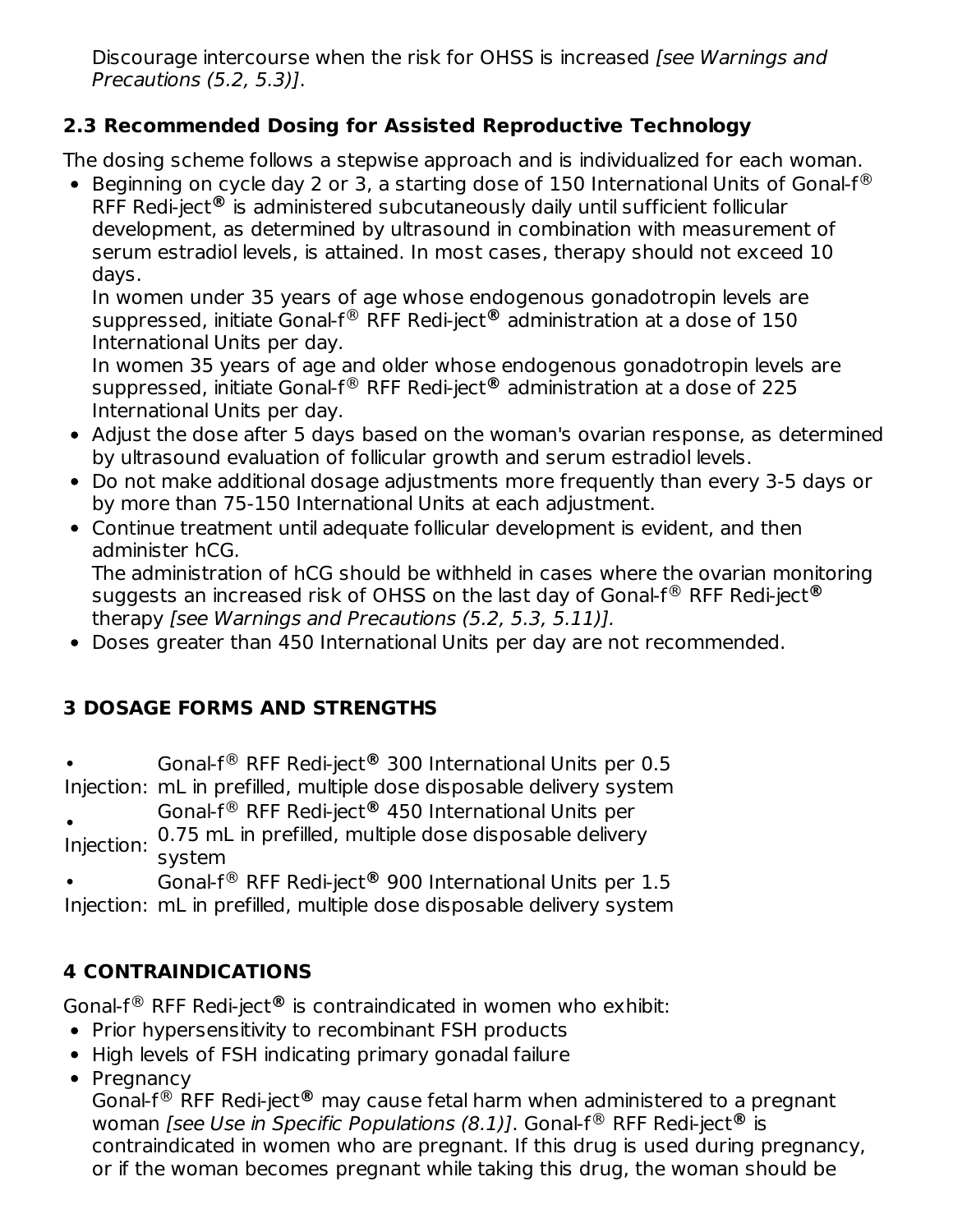apprised of the potential hazard to a fetus.

- Presence of uncontrolled non-gonadal endocrinopathies (e.g., thyroid, adrenal, or pituitary disorders) [see Indications and Usage (1.1, 1.2)]
- Sex hormone dependent tumors of the reproductive tract and accessory organs
- Tumors of pituitary gland or hypothalamus
- Abnormal uterine bleeding of undetermined origin
- Ovarian cyst or enlargement of undetermined origin, not due to polycystic ovary syndrome

### **5 WARNINGS AND PRECAUTIONS**

Gonal-f<sup>®</sup> RFF Redi-ject® should only be used by physicians who are experienced in infertility treatment. Gonal-f® RFF Redi-ject® contains a gonadotropic substance capable of causing Ovarian Hyperstimulation Syndrome (OHSS) in women with or without pulmonary or vascular complications [see Warnings and Precautions (5.2, 5.3, 5.4, 5.5)] and multiple births *[see Warnings and Precautions (5.6)]*. Gonadotropin therapy requires the availability of appropriate monitoring facilities [see Warnings and Precautions (5.11)]. The lowest effective dose should be used.

Careful attention should be given to the diagnosis of infertility and the selection of candidates for Gonal-f® RFF Redi-ject® therapy [see Indications and Usage (1.1, 1.2) and Dosage and Administration (2.2, 2.3)].

### **5.1 Hypersensitivity Reactions and Anaphylaxis**

Serious systemic hypersensitivity reactions, including anaphylaxis, have been reported in the postmarketing experience with Gonal-f $^\circledR$  and Gonal-f $^\circledR$  RFF. Symptoms have included dyspnea, facial edema, pruritis, and urticaria. If an anaphylactic or other serious allergic reaction occurs, initiate appropriate therapy including supportive measures if cardiovascular instability and/or respiratory compromise occur, and discontinue further use.

### **5.2 Abnormal Ovarian Enlargement**

In order to minimize the hazards associated with abnormal ovarian enlargement that may occur with Gonal-f® RFF Redi-ject® therapy, treatment should be individualized and the lowest effective dose should be used [see Dosage and Administration (2.2, 2.3)]. Use of ultrasound monitoring of ovarian response and/or measurement of serum estradiol levels is important to minimize the risk of ovarian stimulation [see Warnings and Precautions (5.11)].

If the ovaries are abnormally enlarged on the last day of Gonal-f® RFF Redi-ject® therapy, hCG should not be administered in order to reduce the chance of developing Ovarian Hyperstimulation Syndrome (OHSS) [see Warnings and Precautions (5.3)]. Intercourse should be prohibited in women with significant ovarian enlargement after ovulation because of the danger of hemoperitoneum resulting from rupture of ovarian cysts [see Warnings and Precautions (5.3)].

### **5.3 Ovarian Hyperstimulation Syndrome (OHSS)**

OHSS is a medical entity distinct from uncomplicated ovarian enlargement and may progress rapidly to become a serious medical event. OHSS is characterized by a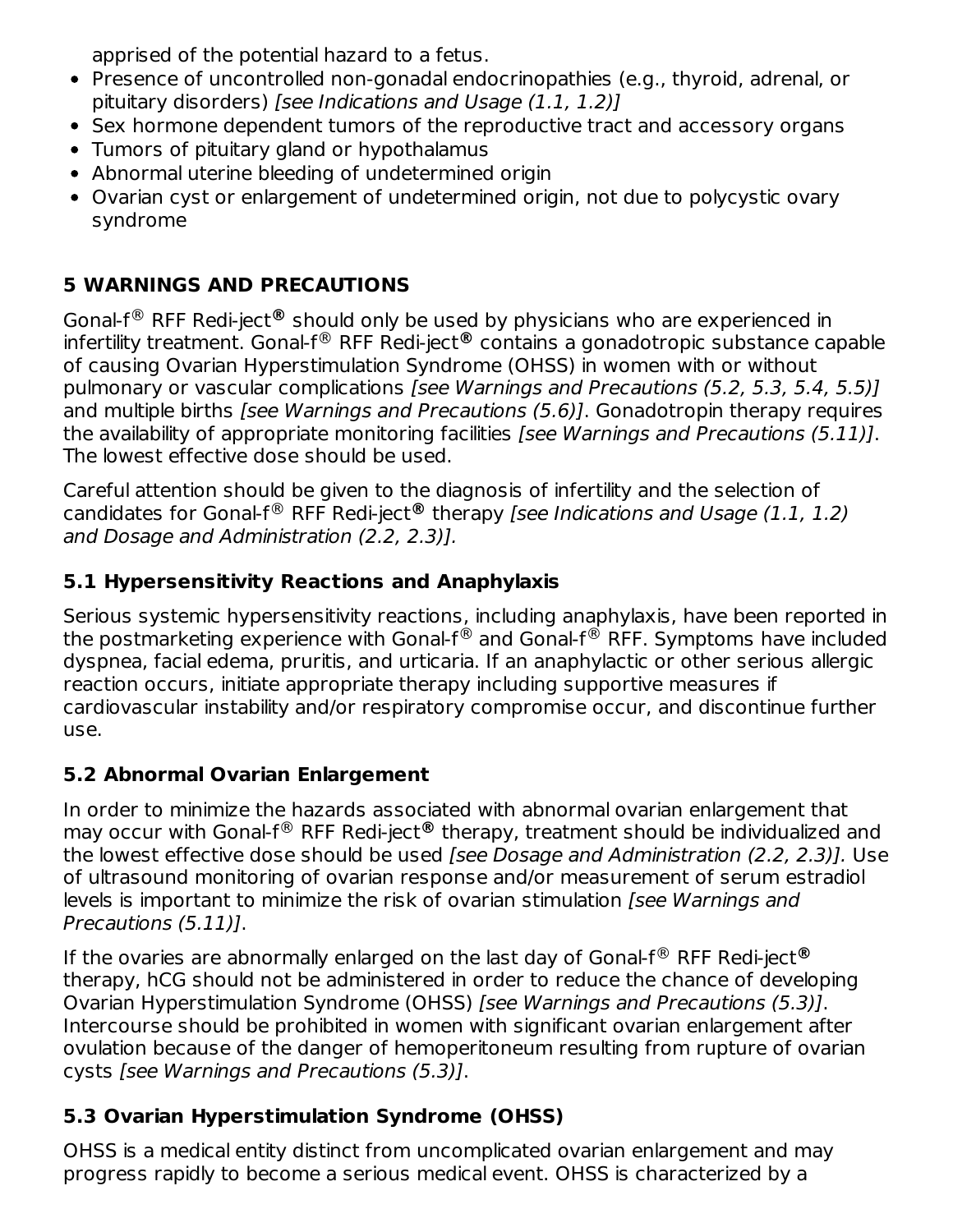dramatic increase in vascular permeability, which can result in a rapid accumulation of fluid in the peritoneal cavity, thorax, and potentially, the pericardium. The early warning signs of development of OHSS are severe pelvic pain, nausea, vomiting, and weight gain. Abdominal pain, abdominal distension, gastrointestinal symptoms including nausea, vomiting and diarrhea, severe ovarian enlargement, weight gain, dyspnea, and oliguria have been reported with OHSS. Clinical evaluation may reveal hypovolemia, hemoconcentration, electrolyte imbalances, ascites, hemoperitoneum, pleural effusions, hydrothorax, acute pulmonary distress, and thromboembolic reactions *[see Warnings* and Precautions (5.4)]. Transient liver function test abnormalities suggestive of hepatic dysfunction with or without morphologic changes on liver biopsy, have been reported in association with OHSS.

OHSS occurs after gonadotropin treatment has been discontinued and it can develop rapidly, reaching its maximum about seven to ten days following treatment. Usually, OHSS resolves spontaneously with the onset of menses. If there is evidence that OHSS may be developing prior to hCG administration [see Warnings and Precautions (5.2)], the hCG must be withheld. Cases of OHSS are more common, more severe, and more protracted if pregnancy occurs; therefore, women should be assessed for the development of OHSS for at least two weeks after hCG administration.

If serious OHSS occurs, gonadotropins, including hCG, should be stopped and consideration should be given as to whether the woman needs to be hospitalized. Treatment is primarily symptomatic and overall should consist of bed rest, fluid and electrolyte management, and analgesics (if needed). Because the use of diuretics can accentuate the diminished intravascular volume, diuretics should be avoided except in the late phase of resolution as described below. The management of OHSS may be divided into three phases as follows:

• Acute Phase:

Management should be directed at preventing hemoconcentration due to loss of intravascular volume to the third space and minimizing the risk of thromboembolic phenomena and kidney damage. Fluid intake and output, weight, hematocrit, serum and urinary electrolytes, urine specific gravity, BUN and creatinine, total proteins with albumin: globulin ratio, coagulation studies, electrocardiogram to monitor for hyperkalemia, and abdominal girth should be thoroughly assessed daily or more often based on the clinical need. Treatment, consisting of limited intravenous fluids, electrolytes, human serum albumin, is intended to normalize electrolytes while maintaining an acceptable but somewhat reduced intravascular volume. Full correction of the intravascular volume deficit may lead to an unacceptable increase in the amount of third space fluid accumulation.

• Chronic Phase:

After the acute phase is successfully managed as above, excessive fluid accumulation in the third space should be limited by instituting severe potassium, sodium, and fluid restriction.

• Resolution Phase:

As third space fluid returns to the intravascular compartment, a fall in hematocrit and increasing urinary output are observed in the absence of any increase in intake. Peripheral and/or pulmonary edema may result if the kidneys are unable to excrete third space fluid as rapidly as it is mobilized. Diuretics may be indicated during the resolution phase, if necessary, to combat pulmonary edema.

Ascitic, pleural, and pericardial fluid should not be removed unless there is the necessity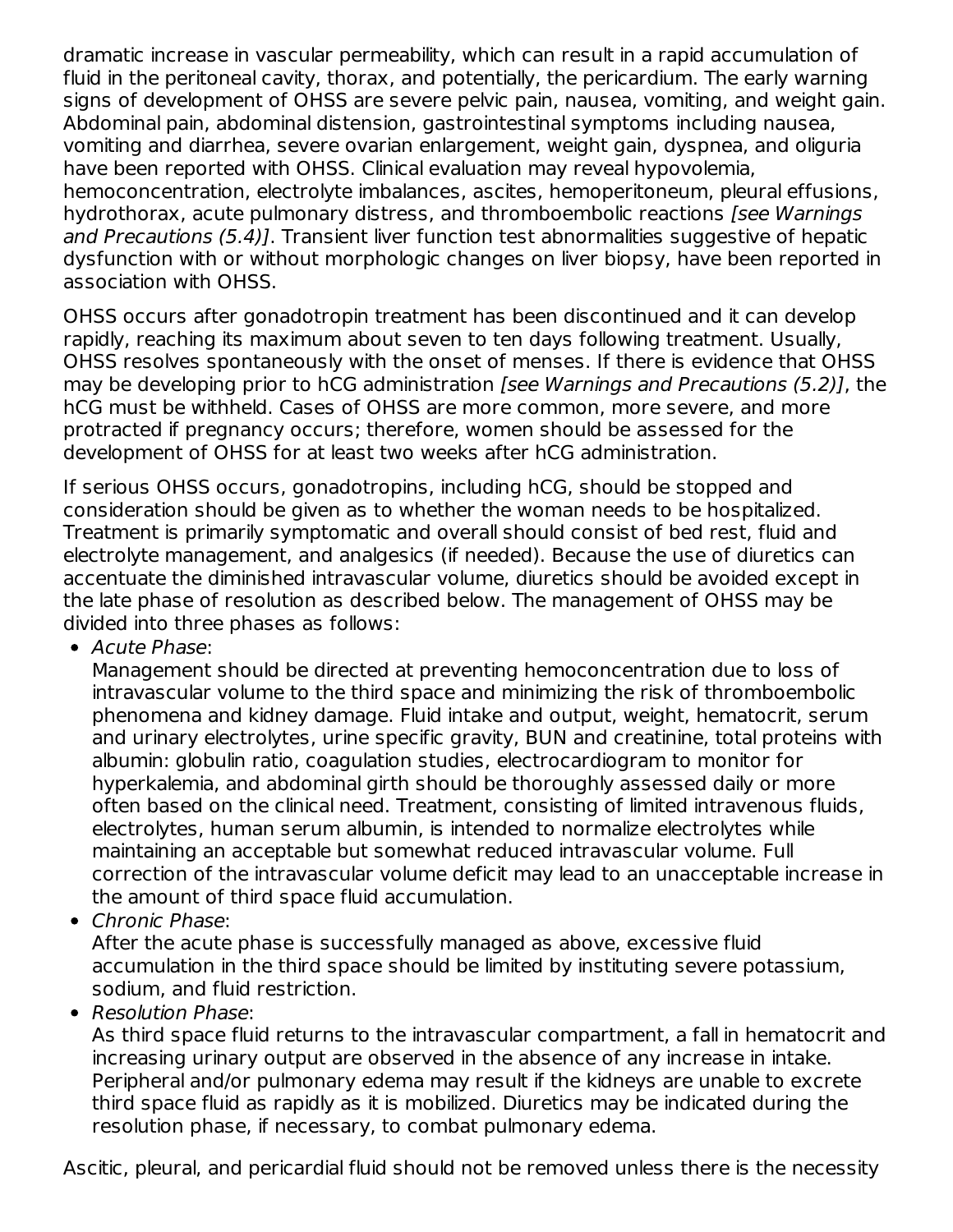to relieve symptoms such as pulmonary distress or cardiac tamponade.

OHSS increases the risk of injury to the ovary. Pelvic examination or intercourse may cause rupture of an ovarian cyst, which may result in hemoperitoneum, and should therefore be avoided.

If bleeding occurs and requires surgical intervention, the clinical objective should be to control the bleeding and retain as much ovarian tissue as possible. A physician experienced in the management of this syndrome, or who is experienced in the management of fluid and electrolyte imbalances should be consulted.

During clinical trials with Gonal-f $^{\circledR}$  RFF, OHSS occurred in 7.2% of 83 women and 4.6% of 237 women treated with Gonal-f $^{\circledR}$  RFF for ovulation induction and during Assisted Reproductive Technology, respectively.

#### **5.4 Pulmonary and Vascular Complications**

Serious pulmonary conditions (e.g., atelectasis, acute respiratory distress syndrome and exacerbation of asthma) have been reported in women treated with gonadotropins. In addition, thromboembolic events both in association with, and separate from OHSS have been reported in women treated with gonadotropins including Gonal-f $^{\circledR}$  RFF. Intravascular thrombosis and embolism, which may originate in venous or arterial vessels, can result in reduced blood flow to critical organs or the extremities. Women with generally recognized risk factors for thrombosis, such as personal or family history, severe obesity, or thrombophilia, may have an increased risk of venous or arterial thromboembolic events, during or following treatment with gonadotropins. Sequelae of such reactions have included venous thrombophlebitis, pulmonary embolism, pulmonary infarction, cerebral vascular occlusion (stroke), and arterial occlusion resulting in loss of limb and rarely in myocardial infarctions. In rare cases, pulmonary complications and/or thromboembolic reactions have resulted in death. In women with recognized risk factors, the benefits of ovulation induction and assisted reproductive technology need to be weighed against the risks. It should be noted that pregnancy also carries an increased risk of thrombosis.

#### **5.5 Ovarian Torsion**

Ovarian torsion has been reported after treatment with gonadotropins. This may be related to OHSS, pregnancy, previous abdominal surgery, past history of ovarian torsion, previous or current ovarian cyst and polycystic ovaries. Damage to the ovary due to reduced blood supply can be limited by early diagnosis and immediate detorsion.

#### **5.6 Multi-fetal Gestation and Birth**

Multi-fetal gestation and births have been reported with all gonadotropin therapy including therapy with Gonal-f $^{\circledR}$  RFF.

During clinical trials with Gonal-f $^{\circledR}$  RFF, multiple births occurred in 20% of live births in women receiving therapy for ovulation induction and 35.1 % of live births in women undergoing ART.

The woman and her partner should be advised of the potential risk of multi-fetal gestation and birth before beginning therapy with Gonal-f® RFF Redi-ject®.

### **5.7 Congenital Malformations**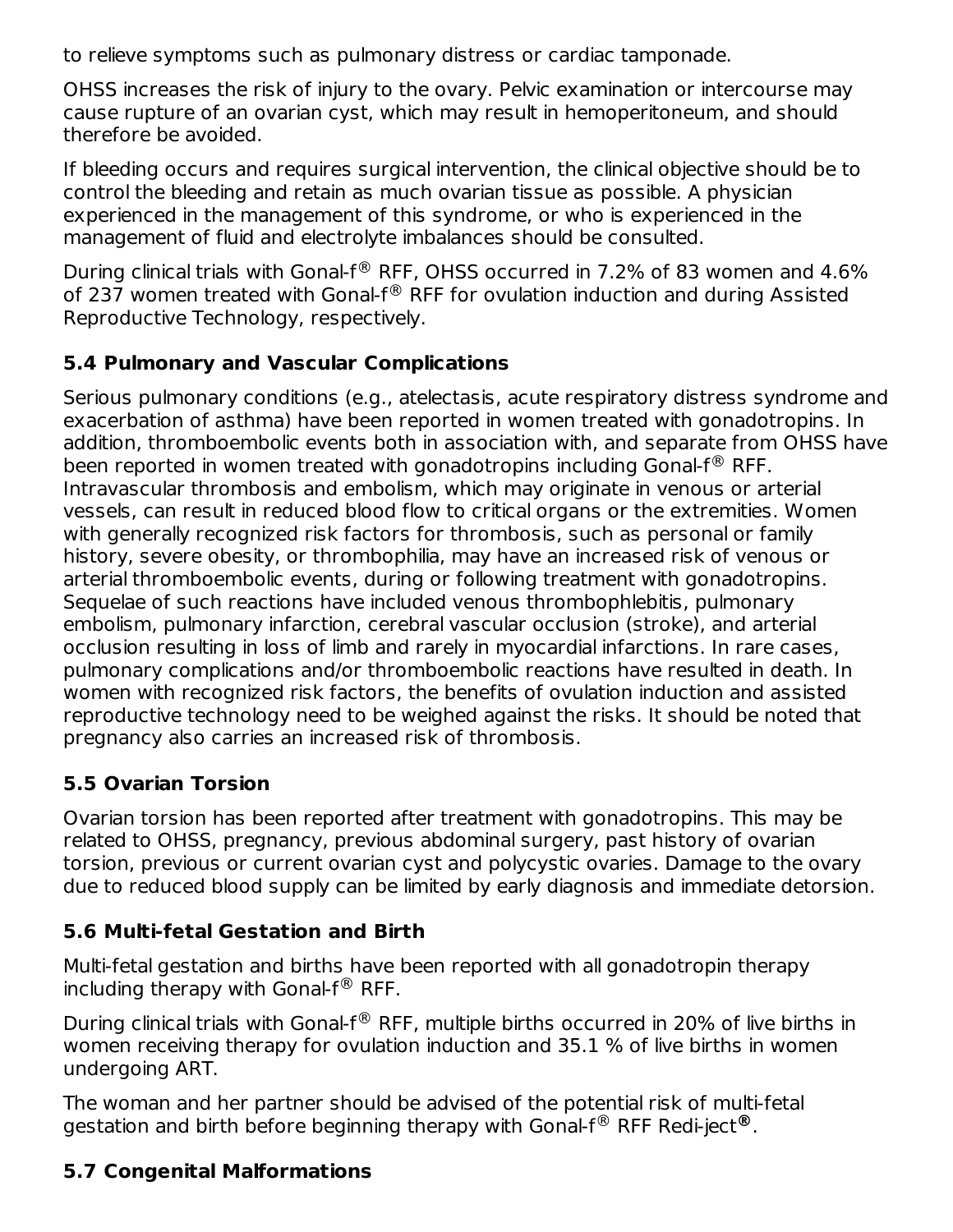The incidence of congenital malformations after some ART [specifically in vitro fertilization (IVF) or intracytoplasmic sperm injection (ICSI)] may be slightly higher than after spontaneous conception. This slightly higher incidence is thought to be related to differences in parental characteristics (e.g., maternal age, maternal and paternal genetic background, sperm characteristics) and to the higher incidence of multi-fetal gestations after IVF or ICSI. There are no indications that the use of gonadotropins during IVF or ICSI is associated with an increased risk of congenital malformations.

#### **5.8 Ectopic Pregnancy**

Since infertile women undergoing ART often have tubal abnormalities, the incidence of ectopic pregnancy may be increased. Early confirmation of intrauterine pregnancy should be determined by β-hCG testing and transvaginal ultrasound.

### **5.9 Spontaneous Abortion**

The risk of spontaneous abortion (miscarriage) is increased with gonadotropin products. However, causality has not been established. The increased risk may be a factor of the underlying infertility.

### **5.10 Ovarian Neoplasms**

There have been infrequent reports of ovarian neoplasms, both benign and malignant, in women who have had multiple drug therapy for controlled ovarian stimulation, however, a causal relationship has not been established.

### **5.11 Laboratory Tests**

In most instances, treatment of women with Gonal-f® RFF Redi-ject® will result only in follicular growth and maturation. In the absence of an endogenous LH surge, hCG is given when monitoring of the woman indicates that sufficient follicular development has occurred. This may be estimated by ultrasound alone or in combination with measurement of serum estradiol levels. The combination of both ultrasound and serum estradiol measurement are useful for monitoring follicular growth and maturation, timing of the ovulatory trigger, detecting ovarian enlargement and minimizing the risk of the OHSS and multiple gestation.

The clinical confirmation of ovulation is obtained by direct or indirect indices of progesterone production as well as sonographic evidence of ovulation.

Direct or indirect indices of progesterone production:

- Urinary or serum luteinizing hormone (LH) rise
- A rise in basal body temperature
- Increase in serum progesterone
- Menstruation following a shift in basal body temperature

Sonographic evidence of ovulation:

- Collapsed follicle
- Fluid in the cul-de-sac
- Features consistent with corpus luteum formation
- Secretory endometrium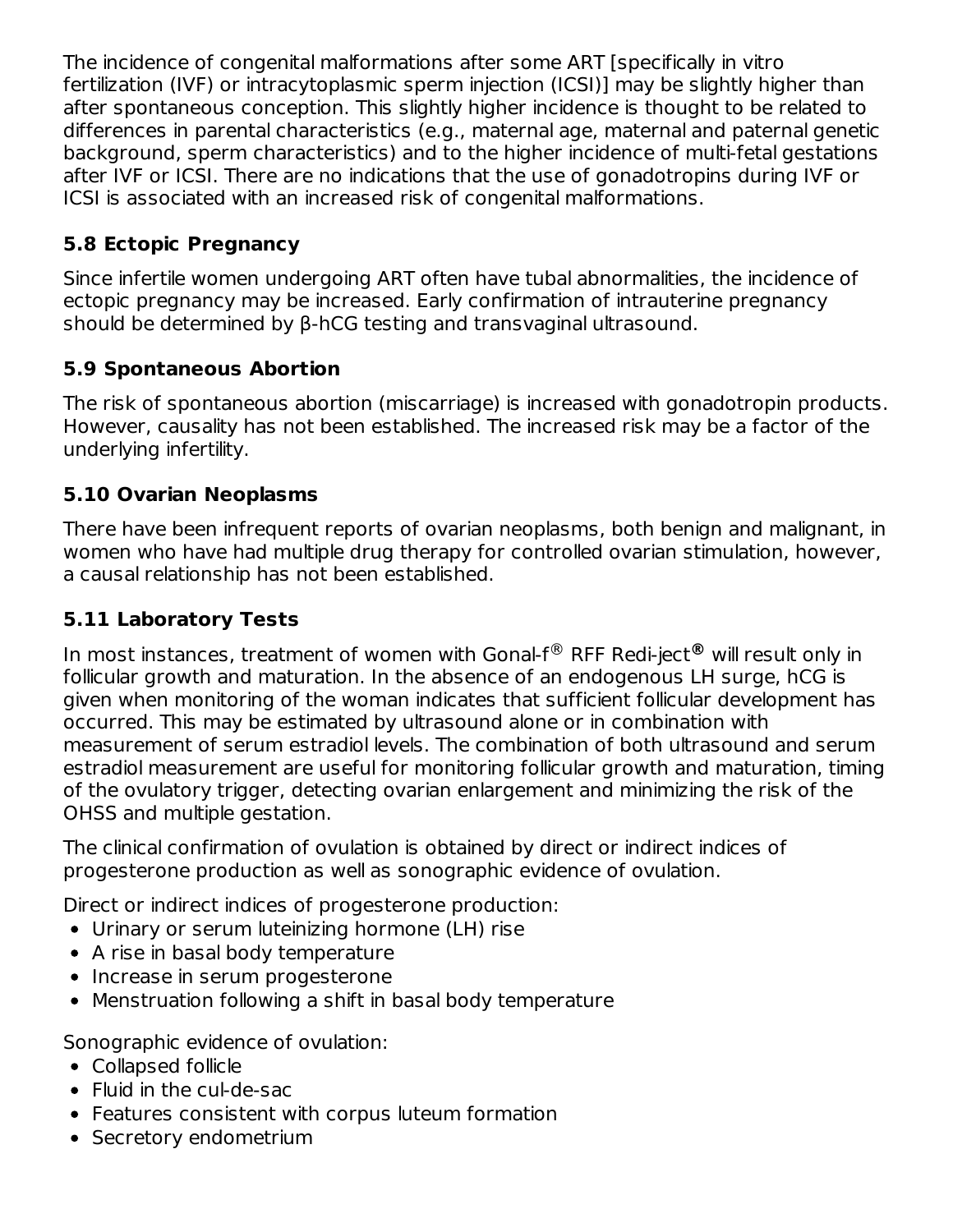### **6 ADVERSE REACTIONS**

The following serious adverse reactions are discussed elsewhere in the labeling:

- Hypersensitivity Reactions and Anaphylaxis [see Warnings and Precautions (5.1)]
- Abnormal Ovarian Enlargement [see Warnings and Precautions (5.2)]
- Ovarian Hyperstimulation Syndrome [see Warnings and Precautions (5.3)]
- Atelectasis, acute respiratory distress syndrome and exacerbation of asthma [see Warnings and Precautions (5.4)]
- Thromboembolic events [see Warnings and Precautions (5.4)]
- Ovarian Torsion [see Warnings and Precautions (5.5)]
- Multi-fetal Gestation and Birth [see Warnings and Precautions (5.6)]
- Congenital Malformations [see Warnings and Precautions (5.7)]
- Ectopic Pregnancy [see Warnings and Precautions (5.8)]
- Spontaneous Abortion [see Warnings and Precautions (5.9)]
- Ovarian Neoplasms [see Warnings and Precautions (5.10)]

### **6.1 Clinical Study Experience**

Because clinical trials are conducted under widely varying conditions, adverse reaction rates observed in the clinical trials of a drug cannot be directly compared to rates in the clinical trial of another drug and may not reflect the rates observed in practice.

The safety of Gonal-f $^\circledR$  RFF was examined in two clinical studies (one ovulation induction study and one ART study).

#### Ovulation Induction

In a multiple cycle (3), assessor-blind, multinational, multicenter, active comparator study vs. a recombinant FSH comparator, a total of 83 oligo-anovulatory infertile women were randomized and underwent ovulation induction with Gonal-f $^{\circledR}$  RFF. Adverse reactions occurring in at least 2.0% of women receiving Gonal-f $^\circledR$  RFF are listed in Table 1.

| System Organ Class/Adverse<br><b>Reactions</b> | Gonal-f <sup>®</sup> RFF<br>$N=83^*(176$ treatment cycles <sup>t</sup> )<br>$n^{1}(%$ |  |  |
|------------------------------------------------|---------------------------------------------------------------------------------------|--|--|
| <b>Central and Peripheral</b>                  |                                                                                       |  |  |
| <b>Nervous System</b>                          |                                                                                       |  |  |
| Headache                                       | 22 (26.5%)                                                                            |  |  |
| <b>Gastrointestinal System</b>                 |                                                                                       |  |  |
| <b>Abdominal Pain</b>                          | 10 (12.0%)                                                                            |  |  |
| <b>Nausea</b>                                  | 3(3.6%)                                                                               |  |  |
| Flatulence                                     | 3(3.6%)                                                                               |  |  |
| Diarrhea                                       | 3(3.6%)                                                                               |  |  |
| Neoplasm                                       |                                                                                       |  |  |
| Ovarian Cyst                                   | 3(3.6%)                                                                               |  |  |
| <b>Reproductive, Female</b>                    |                                                                                       |  |  |

#### **Table 1: Common Adverse Reactions Reported at a Frequency of ≥ 2% in an Ovulation Induction Study**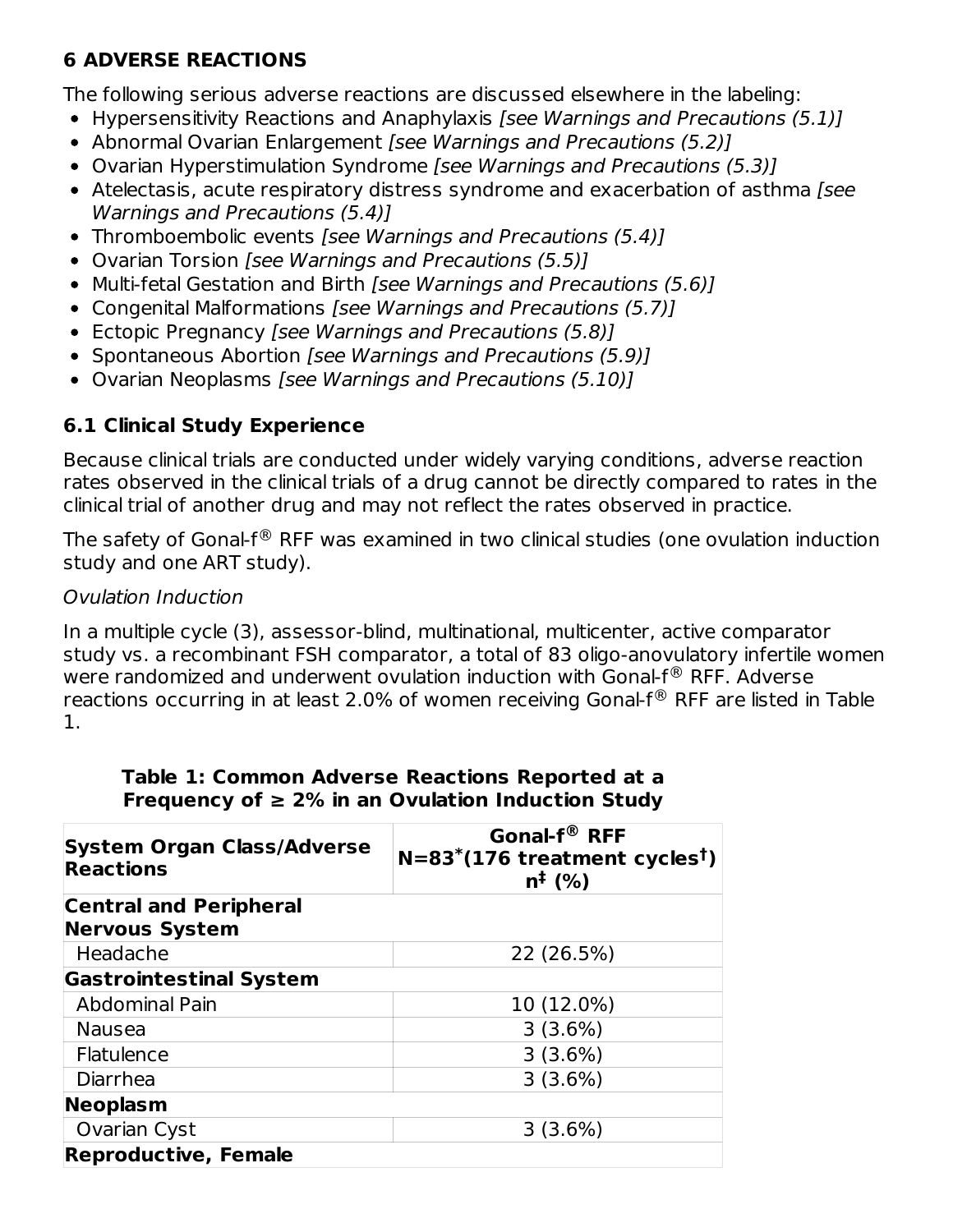| Ovarian Hyperstimulation    | $6(7.2\%)$           |
|-----------------------------|----------------------|
| <b>Application Site</b>     |                      |
| <b>Injection Site Pain</b>  | 4 (4.8%)             |
| Injection Site Inflammation | $2(2.4\%)$<br>$\sim$ |

 $*$  total number of women treated with Gonal-f $^{\circledR}$  RFF

† up to 3 treatment cycles per woman

‡ number of women with the adverse reaction

#### Assisted Reproductive Technology

In a single cycle, assessor-blind, multinational, multicenter, active comparator study vs. a recombinant FSH comparator, a total of 237 normal ovulatory infertile women were randomized and received Gonal-f $^\circledR$  RFF as part of an ART [in vitro fertilization (IVF) or intracytoplasmic sperm injection cycle (ICSI)] cycle. All women received pituitary downregulation with gonadotropin releasing hormone (GnRH) agonist before stimulation. Adverse Reactions occurring in at least 2.0% of women are listed in Table 2.

#### **Table 2: Common Adverse Reactions Reported at a Frequency of ≥ 2% in an Assisted Reproductive Technologies Study**

| <b>System Organ Class/Adverse</b><br><b>Reactions</b> | Gonal-f® RFF<br>$N = 237$ *<br>$n^{\dagger}$ (%) |  |  |
|-------------------------------------------------------|--------------------------------------------------|--|--|
| <b>Gastrointestinal System</b>                        |                                                  |  |  |
| Abdominal Pain                                        | 55 (23.2%)                                       |  |  |
| <b>Nausea</b>                                         | 19 (8.0%)                                        |  |  |
| <b>Body as a Whole- General</b>                       |                                                  |  |  |
| Abdomen Enlarged                                      | 33 (13.9%)                                       |  |  |
| <b>Central and Peripheral Nervous</b>                 |                                                  |  |  |
| <b>System</b>                                         |                                                  |  |  |
| Headache                                              | 44 (18.6%)                                       |  |  |
| <b>Application Site Disorders</b>                     |                                                  |  |  |
| Injection Site Bruising                               | 23 (9.7%)                                        |  |  |
| <b>Injection Site Pain</b>                            | 13 (5.5%)                                        |  |  |
| Injection Site Inflammation                           | 10 (4.2%)                                        |  |  |
| <b>Injection Site Reaction</b>                        | 10 (4.2%)                                        |  |  |
| <b>Application Site Edema</b>                         | 6(2.5%)                                          |  |  |
| <b>Reproductive, Female</b>                           |                                                  |  |  |
| Ovarian Hyperstimulation                              | 11 (4.6%)                                        |  |  |

\* total number of women treated with Gonal-f® RFF

† number of women with the adverse reaction

#### **6.2 Postmarketing Experience**

The following adverse reactions have been reported during postmarketing use of Gonal- ${\sf f}^{\circledR}$  RFF. Because these reactions were reported voluntarily from a population of uncertain size, the frequency or a causal relationship to Gonal  $f^\circledR$  RFF cannot be reliably determined.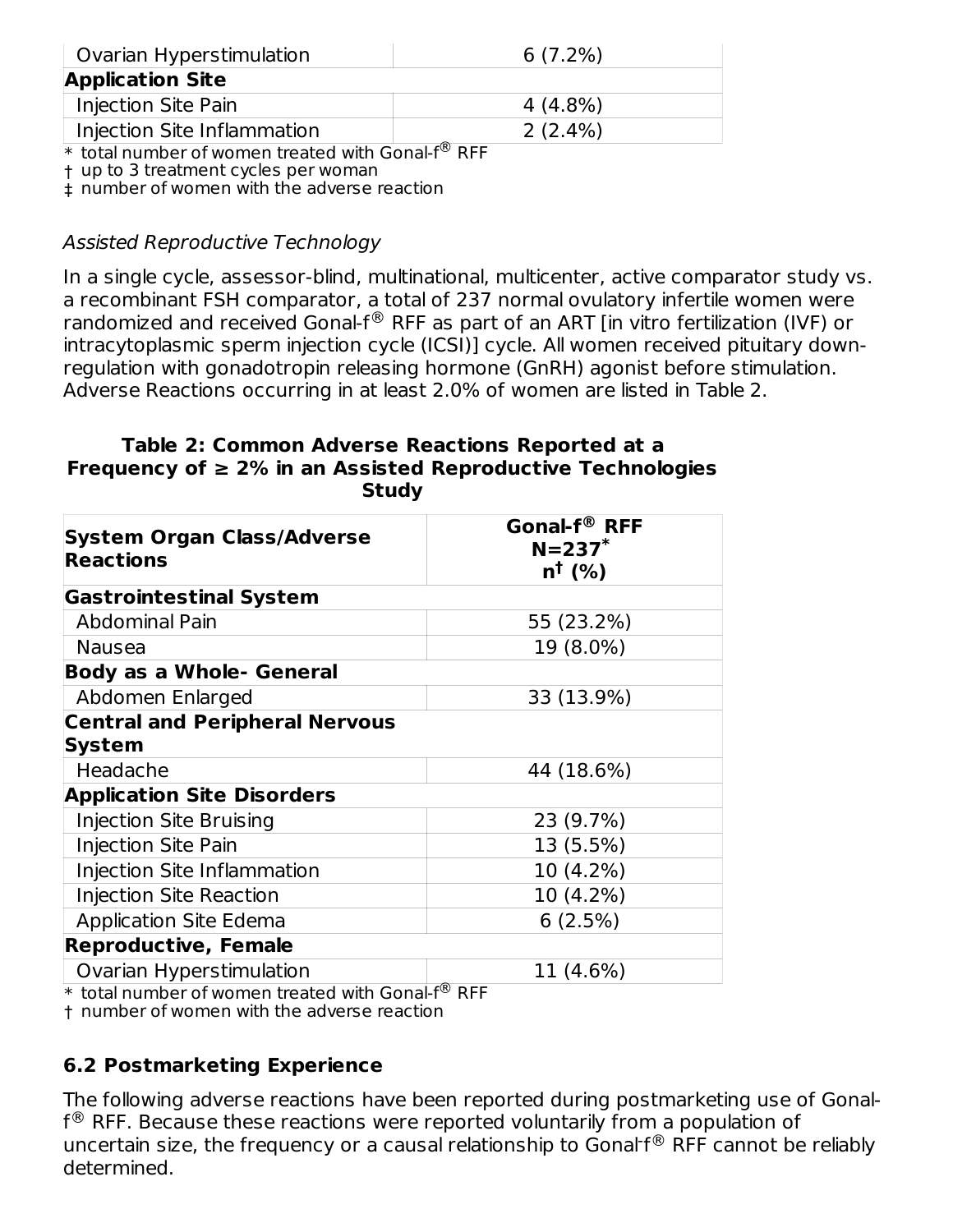**Body as a Whole - General:** hypersensitivity reactions including anaphylactoid reactions [see Warnings and Precautions (5.1)]

#### **Respiratory System:** asthma

**Vascular disorders:** thromboembolism [see Warnings and Precautions (5.4)]

### **7 DRUG INTERACTIONS**

No drug-drug interaction studies have been performed.

### **8 USE IN SPECIFIC POPULATIONS**

#### **8.1 Pregnancy**

Teratogenic effects

[see Contraindications (4)].

Animal Data

Embryofetal development studies with recombinant human FSH in rats, where dosing occurred during organogenesis, showed a dose dependent increase in difficult and prolonged parturition in dams, and dose dependent increases in resorptions, pre- and post-implantation losses, and stillborn pups at doses representing 5 and 41 times the lowest clinical dose of 75 IU based on body surface area. Pre-/post-natal development studies with recombinant human FSH in rats, where dosing occurred from mid-gestation through lactation, showed difficult and prolonged parturition in all dams dosed at 41 times the lowest clinical dose of 75 IU based on body surface area, along with maternal death and stillborn pups associated with the difficult and prolonged parturition. This toxicity was not observed in dams and offspring dosed at a level 5 times the lowest clinical dose of 75 IU based on body surface area.

### **8.3 Nursing Mothers**

It is not known whether this drug is excreted in human milk. Because many drugs are excreted in human milk and because of the potential for serious adverse reactions in the nursing infant from Gonal-f® RFF Redi-ject®, a decision should be made whether to discontinue nursing or to discontinue the drug, taking into account the importance of the drug to the mother.

### **8.4 Pediatric Use**

Safety and effectiveness in pediatric patients have not been established.

### **8.6 Renal and Hepatic Insufficiency**

Safety, efficacy, and pharmacokinetics of Gonal-f® RFF Redi-ject® in women with renal or hepatic insufficiency have not been established.

### **10 OVERDOSAGE**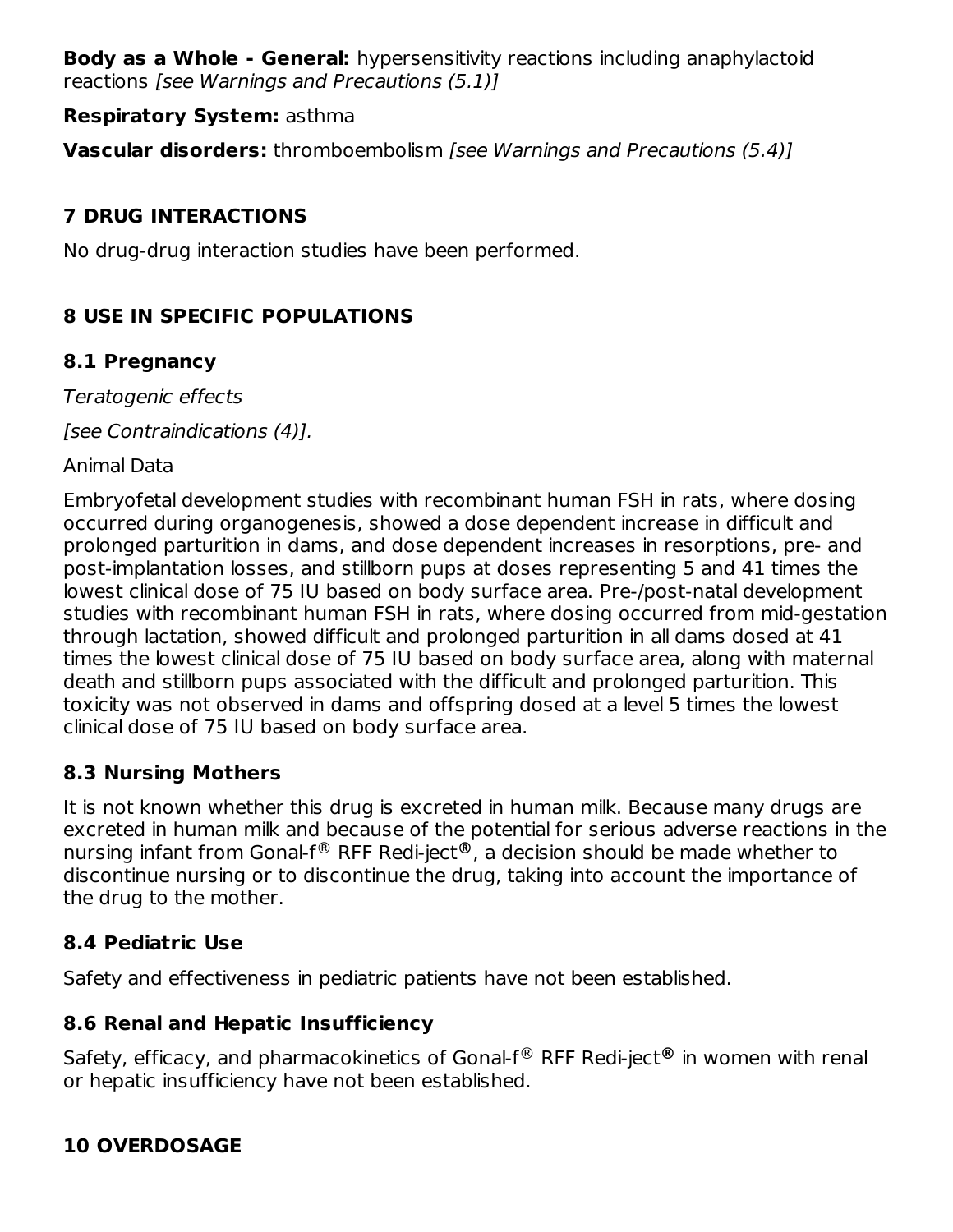Aside from possible OHSS [see Warnings and Precautions (5.3)] and multiple gestations [see Warnings and Precautions (5.6)], there is no additional information on the consequences of acute overdosage with Gonal-f® RFF Redi-ject®.

### **11 DESCRIPTION**

Gonal-f<sup>®</sup> RFF Redi-ject® contains human follicle stimulating hormone (hFSH), a glycoprotein hormone manufactured by recombinant DNA technology. The active drug substance, follitropin alfa, has a dimeric structure consisting of two non-covalently linked, non-identical glycoproteins designated as the α-and β-subunits. The α-and βsubunits have 92 and 111 amino acids, respectively, and their primary and tertiary structures are indistinguishable from those of human follicle stimulating hormone.

Recombinant human FSH production occurs in genetically modified Chinese Hamster Ovary (CHO) cells cultured in bioreactors. Purification by immunochromatography using an antibody specifically binding FSH results in a highly purified preparation with a consistent FSH isoform profile, and a high specific activity. The protein content is assessed by size exclusion high pressure liquid chromatography. The biological activity of follitropin alfa is determined by measuring the increase in ovary weight in female rats. The *in vivo* biological activity of follitropin alfa has been calibrated against the first International Standard for recombinant human follicle stimulating hormone established in 1995 by the Expert Committee on Biological Standards of the World Health Organization. Gonal-f<sup>®</sup> RFF Redi-ject® contains no luteinizing hormone (LH) activity. Based on available data derived from physico-chemical tests and bioassays, follitropin alfa and follitropin beta, another recombinant follicle stimulating hormone product, are indistinguishable.

Gonal-f<sup>®</sup> RFF Redi-ject® is a disposable, prefilled drug delivery system intended for the subcutaneous injection of multiple and variable doses of a liquid formulation of follitropin alfa.

Each Gonal-f<sup>®</sup> RFF Redi-ject<sup>®</sup> is filled with 415 International Units (30 mcg), 568 International Units (41 mcg), or 1026 International Units (75 mcg) follitropin alfa to deliver at least 300 International Units (22 mcg) in 0.5 mL, 450 International Units (33 mcg) in 0.75 mL, or 900 International Units (66 mcg) in 1.5 mL, respectively. Each Rediject® also contains 60 mg/mL sucrose, 3.0 mg/mL m-cresol, 1.1 mg/mL di-sodium hydrogen phosphate dihydrate, 0.45 mg/mL sodium dihydrogen phosphate monohydrate, 0.1 mg/mL methionine, 0.1 mg/mL Poloxamer 188. O-phosphoric acid and/or sodium hydroxide may be used for pH adjustment.

Under current storage conditions, Gonal-f<sup>®</sup> RFF Redi-ject® may contain up to 10% of oxidized follitropin alfa.

Therapeutic Class: Infertility

### **12 CLINICAL PHARMACOLOGY**

### **12.1 Mechanism of Action**

Follicle stimulating hormone (FSH), the active component in Gonal-f<sup>®</sup> RFF Redi-ject®, is required for normal follicular growth, follicular maturation, and gonadal steroid production. The level of FSH is critical for the onset and duration of follicular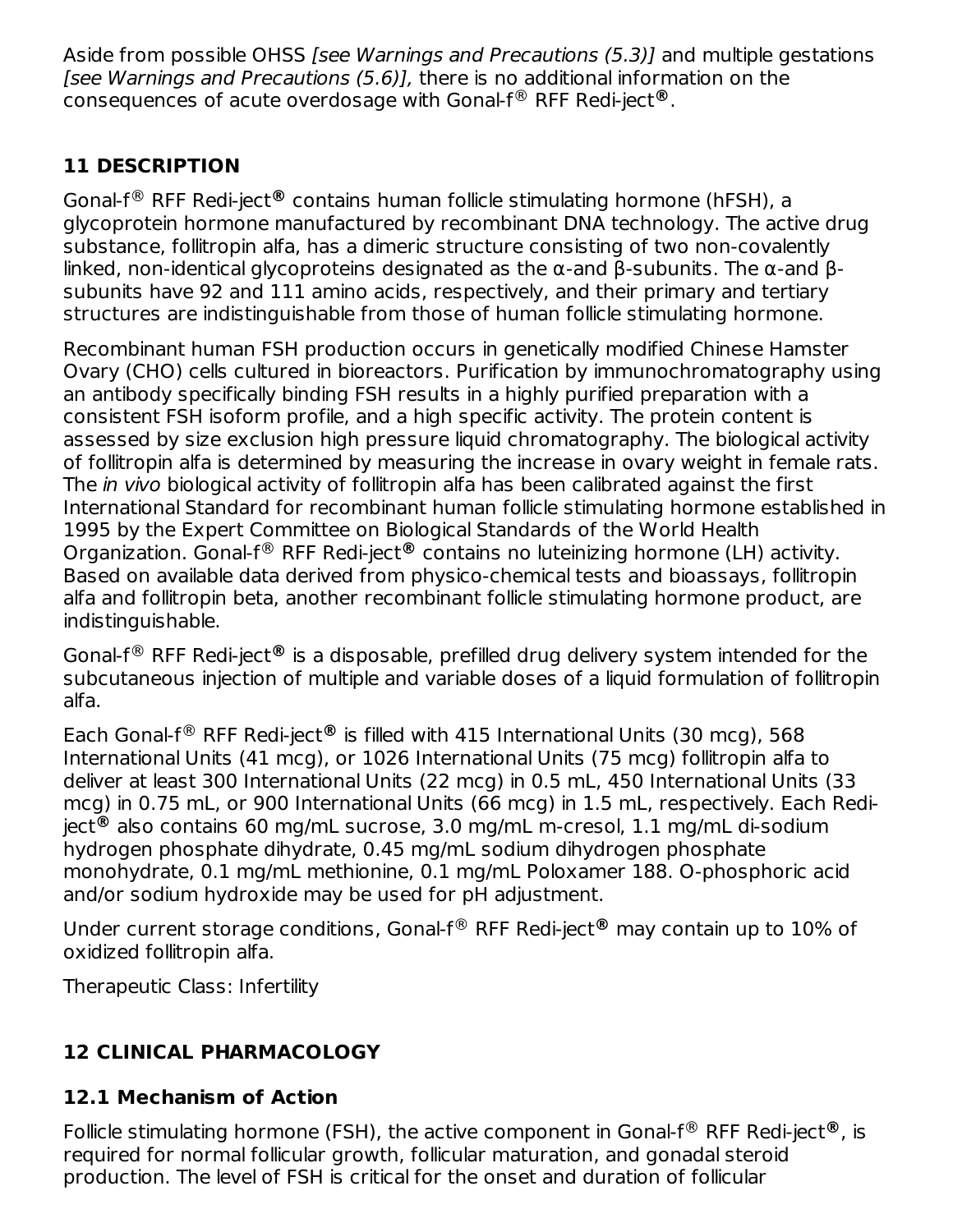development, and consequently for the timing and number of follicles reaching maturity.

Gonal-f<sup>®</sup> RFF Redi-ject® stimulates ovarian follicular growth in women who do not have primary ovarian failure. In order to effect the final phase of follicle maturation, resumption of meiosis, and rupture of the follicle in the absence of an endogenous LH surge, human chorionic gonadotropin (hCG) must be given following treatment with Gonal-f<sup>®</sup> RFF Redi-ject<sup>®</sup> when monitoring of the woman indicates that appropriate follicular development parameters have been achieved. There is inter-woman variability in response to FSH administration.

### **12.3 Pharmacokinetics**

Single-dose pharmacokinetics of follitropin alfa were determined following subcutaneous administration of 300 International Units of Gonal-f® RFF Redi-ject® to 21 premenopausal healthy female volunteers who were pituitary down-regulated with a GnRH agonist.

The descriptive statistics for the pharmacokinetic parameters are presented in Table 3.

#### **Table 3: Pharmacokinetic parameters of FSH following administration of Gonal-f RFF Redi-ject (300 International ® ® Units subcutaneously in a single dose)**

| Parameter                                           | Healthy Volunteers (N=21) |        |  |
|-----------------------------------------------------|---------------------------|--------|--|
|                                                     | <b>Mean</b>               | $%$ CV |  |
| $\overline{\mathsf{AUC}_{\mathsf{last}}}$ (IU hr/L) | 884                       | 20%    |  |
| $ C_{\text{max}}(IU/L) $                            | 9.83                      | 23%    |  |
| $ t_{\sf max}$ (hr)                                 | 15.5                      | 43%    |  |
| $t_{1/2}$ (hr)                                      | 53                        | 52%    |  |

Abbreviations are:

 $\mathsf{C}_{\mathsf{max}}$ : peak concentration (above baseline) t<sub>max</sub>: time of C<sub>max</sub>  $\rm t_{1/2}$ : elimination half life

#### Absorption

The absorption rate of Gonal-f® RFF Redi-ject® following subcutaneous administration is slower than the elimination rate. Hence, the pharmacokinetics of Gonal-f $^\circledR$  RFF Rediject® are absorption rate-limited.

#### **Distribution**

Human tissue or organ distribution of FSH has not been determined for Gonal-f $^\circledR$  RFF Redi-ject . **®**

#### Metabolism/Excretion

FSH metabolism and excretion following administration of Gonal-f<sup>®</sup> RFF Redi-ject® have not been studied in humans.

## **13 NONCLINICAL TOXICOLOGY**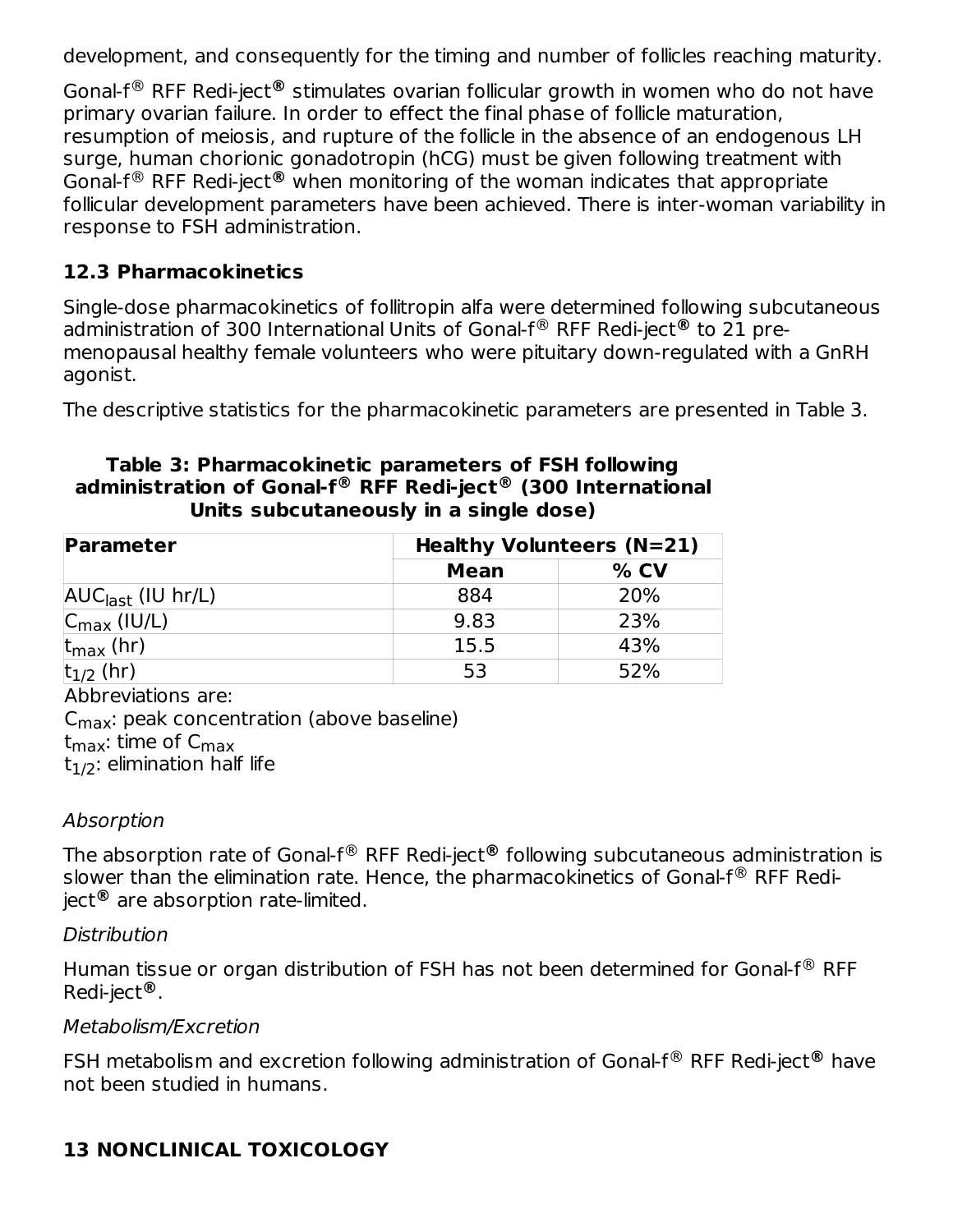#### **13.1 Carcinogenesis, Mutagenesis, Impairment of Fertility**

Long-term studies in animals have not been performed to evaluate the carcinogenic potential of Gonal-f® RFF Redi-ject®. However, follitropin alfa showed no mutagenic activity in a series of tests performed to evaluate its potential genetic toxicity including, bacterial and mammalian cell mutation tests, a chromosomal aberration test and a micronucleus test.

Impaired fertility has been reported in rats, exposed to pharmacological doses of follitropin alfa (greater than or equal to 40 International Units per kg per day, greater than or equal to 5 times the lowest clinical dose of 75 International Units) for extended periods, through reduced fecundity.

### **14 CLINICAL STUDIES**

The safety and efficacy of Gonal-f $^\circledR$  RFF were examined in two clinical studies (one ovulation induction study and one ART study).

### **14.1 Ovulation Induction (OI)**

Ovulation induction was evaluated in a randomized, assessor-blind, multinational, multicenter, active-controlled, study in oligo-anovulatory infertile women. Women were randomized to either Gonal-f $^{\circledR}$  RFF (n=83), administered subcutaneously, or a comparator recombinant human FSH. The use of insulin-sensitizing agents was allowed during the study. The study was designed to evaluate and compare mean ovulation rates in the first cycle of treatment. Results for Gonal- $f^{\circledR}$  RFF are presented in Table 4. Also presented in this table are secondary outcome results from cycle 1 through cycle 3. The study was not powered to demonstrate differences in any of the secondary outcomes.

| Gonal- $f^{\circledR}$ RFF (n=83)                                                                                     |         |                     |  |  |  |  |
|-----------------------------------------------------------------------------------------------------------------------|---------|---------------------|--|--|--|--|
| <b>Cumulative* Percent</b><br><b>Cumulative* Clinical</b><br>Cycle<br>Pregnancy <sup>†</sup> Rate<br><b>Ovulation</b> |         |                     |  |  |  |  |
| Cycle 1                                                                                                               | $72%^+$ | 28%                 |  |  |  |  |
| Cycle 2                                                                                                               | 89%     | $41\%$ <sup>§</sup> |  |  |  |  |
| Cycle 3                                                                                                               | 92%     | 45%§                |  |  |  |  |

**Table 4: Cumulative Ovulation and Clinical Pregnancy Rates in Ovulation Induction**

\* Cumulative rates were determined per woman over cycles 1, 2, and 3.

† Clinical pregnancy was defined as a pregnancy for which a fetal sac (with or without heart activity) was visualized by ultrasound on day 34-36 after hCG administration.

‡ Non-inferior to comparator recombinant human FSH based on a two-sided 95% confidence interval, intent-to-treat analysis.

§ Secondary efficacy outcomes. The study was not powered to demonstrate differences in these outcomes.

### **14.2 Assisted Reproductive Technology (ART)**

The efficacy of Gonal-f $^\circledR$  RFF was evaluated in a randomized, assessor-blind, multinational, multicenter, active controlled study in healthy normal ovulatory, infertile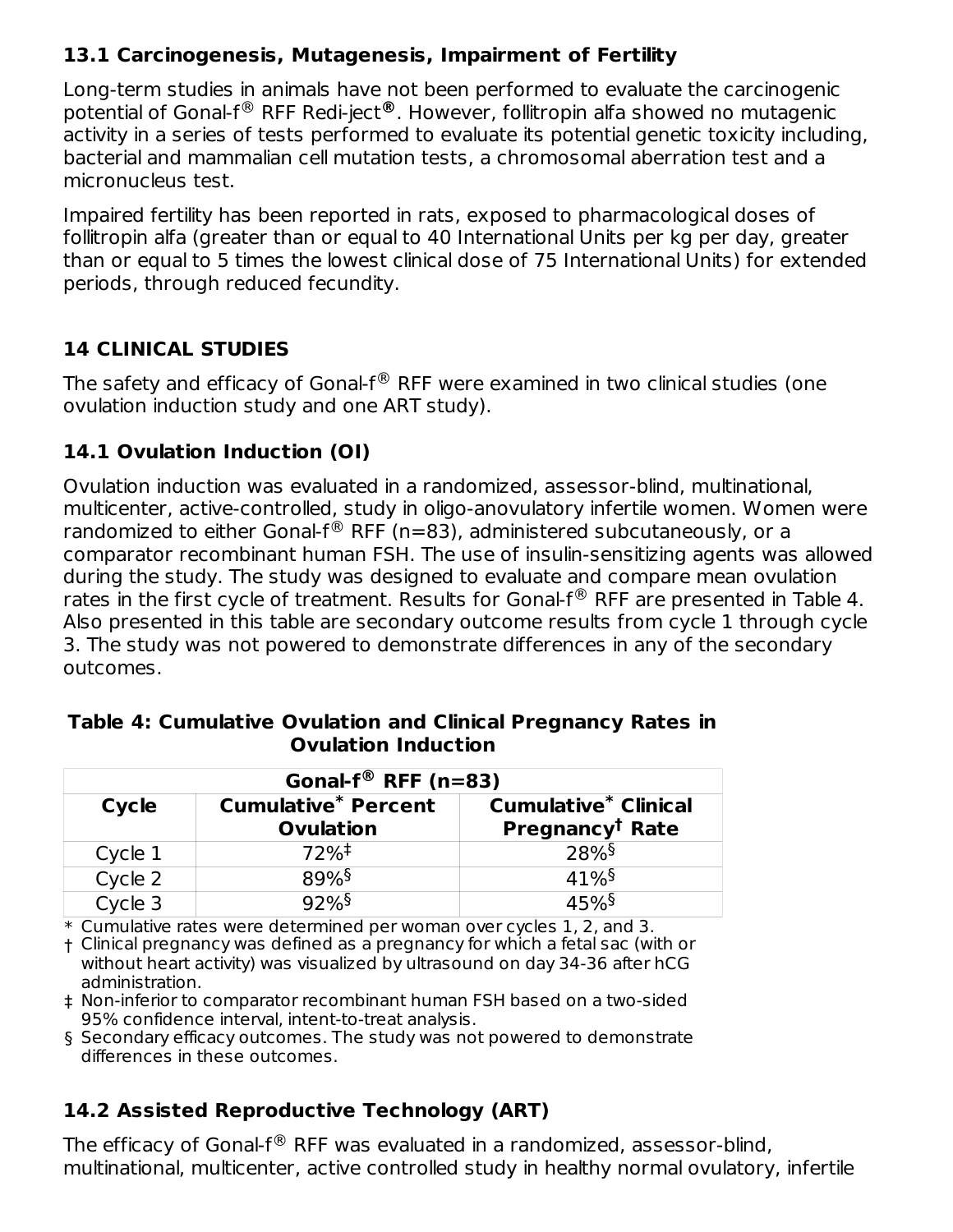women treated for one cycle with controlled ovarian stimulation, as part of an ART [in vitro fertilization (IVF), or intracytoplasmic sperm injection (ICSI)] cycle. Women were randomized to either Gonal-f $^{\circledR}$  RFF (n=237), administered subcutaneously, or a comparator recombinant human FSH. Randomization was stratified by insemination technique, (IVF vs. ICSI). All women received pituitary down-regulation with a GnRH agonist before stimulation with recombinant FSH. Efficacy was assessed using the mean number of fertilized oocytes the day after insemination. The initial doses of Gonal-f $^\circledR$  RFF were 150 International Units per day for women less than 35 years of age and 225 International Units per day for women 35 years of age and older. The maximum dose given for both age groups was 450 International Units per day. Treatment outcomes for Gonal-f $^{\circledR}$  RFF are summarized in Table 5.

#### **Table 5: Treatment Outcomes in ART**

| <b>Study Outcome</b>                                            | value (n)                       |
|-----------------------------------------------------------------|---------------------------------|
| Mean number of 2PN oocytes per woman                            | 6.3 $(237)^*$                   |
| Mean number of 2PN oocytes per subject receiving<br><b>IVF</b>  | $6.1(88)$ <sup>†</sup>          |
| Mean number of 2PN oocytes per subject receiving<br><b>ICSI</b> | $6.5(132)^{\dagger}$            |
| Clinical pregnancy <sup>‡</sup> rate per attempt                | 33.5% $(218)^{\S}$              |
| Clinical pregnancy <sup>‡</sup> rate per embryo transfer        | 35.8% (204) <sup>§</sup>        |
| Mean treatment duration in days (range)                         | $9.7$ [3-21] (230) <sup>§</sup> |

\* Non-inferior to comparator recombinant human FSH based on a two-sided 95% confidence interval, intent-to-treat analysis.

- † Subgroup analyses. The study was not powered to demonstrate differences in subgroups.
- ‡ A clinical pregnancy was defined as a pregnancy during which a fetal sac (with or without heart activity) was visualized by ultrasound on day 35-42 after hCG administration.
- § Secondary efficacy outcomes. The study was not powered to demonstrate differences in these outcomes.

#### **16 HOW SUPPLIED/STORAGE AND HANDLING**

#### **16.1 How Supplied**

Gonal-f<sup>®</sup> RFF Redi-ject® is a disposable, prefilled multiple-dose delivery system containing a sterile, ready-to-use liquid formulation of follitropin alfa. Each Redi-ject® is supplied in a carton containing 29G  $\times$  1/2 inch disposable needles to be used for administration.

#### **The following package presentations are available:**

NDC 44087-1115-1 - One Gonal-f® RFF Redi-ject® contains 415 International Units of follitropin alfa to deliver 300 International Units per 0.5 mL and 5 single-use disposable 29G  $\times$  1/<sub>2</sub>" needles

NDC 44087-1116-1 - One Gonal-f® RFF Redi-ject® contains 568 International Units of follitropin alfa to deliver 450 International Units per 0.75 mL and 7 single-use disposable 29G  $\times$  1/<sub>2</sub>" needles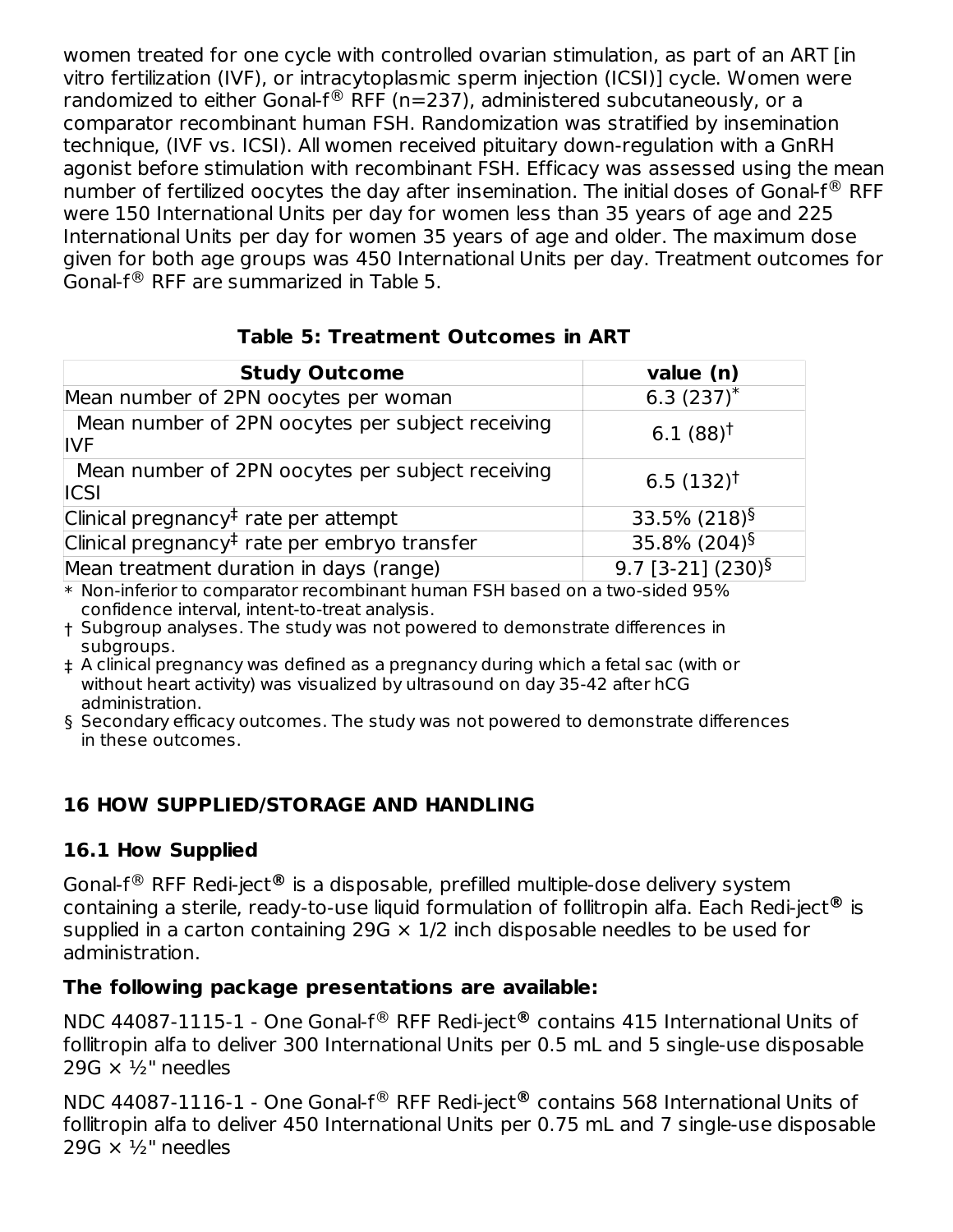NDC 44087-1117-1 - One Gonal-f® RFF Redi-ject® contains 1026 International Units of follitropin alfa to deliver 900 International Units per 1.5 mL and 14 single-use disposable 29G  $\times$  1/<sub>2</sub>" needles

### **16.2 Storage and Handling**

Store the Gonal-f® RFF Redi-ject® refrigerated 2°C to 8°C (36°F to 46°F) until dispensed. Upon dispensing, store Redi-ject® refrigerated 2°C to 8°C (36°F to 46°F) until the expiration date, or at room temperature 20° to 25°C (68° to 77°F) for up to three months or until the expiration date, whichever occurs first. After the first injection, store refrigerated 2°C to 8°C (36°F to 46°F) or at room temperature 20°C to 25°C (68°F to 77°F) for up to 28 days. Protect from light. Do not freeze. Discard unused material after 28 days.

## **17 PATIENT COUNSELING INFORMATION**

See FDA-approved patient labeling (Patient Information and Instructions for Use)

## **17.1 Dosing and Use of Gonal-f RFF Redi-ject ® ®**

Instruct women on the correct usage and dosing of Gonal-f® RFF Redi-ject® *[see* Dosage and Administration (2.2, 2.3)]. Instruct women to view the dose display in bright light and to adjust the position of the Gonal-f® RFF Redi-ject® to minimize dose window glare. Caution women not to change the dosage or the schedule of administration unless she is told to do so by her healthcare provider. Instruct women to remove the Gonal-f<sup>®</sup> RFF Redi-ject® from the refrigerator at least 30 minutes prior to use in order to allow Gonal-f® RFF Redi-ject® to warm to room temperature and avoid the discomfort of a cold injection.

#### **17.2 Duration and Necessary Monitoring in Women Undergoing Therapy with Gonal-f RFF Redi-ject ® ®**

Prior to beginning therapy with Gonal-f® RFF Redi-ject®, inform women about the time commitment and monitoring procedures necessary for treatment [see Dosage and Administration (2.2, 2.3) and Warnings and Precautions (5.11)].

## **17.3 Instructions Regarding a Missed Dose**

Inform the woman that if she misses or forgets to take a dose of Gonal-f $^\circledR$  RFF Rediject®, the next dose should not be doubled and she should call her healthcare provider for further dosing instructions.

## **17.4 Ovarian Hyperstimulation Syndrome**

Inform women regarding the risks of OHSS [see Warnings and Precautions (5.3)] and OHSS-associated symptoms including lung and blood vessel problems [see Warnings and Precautions (5.4)] and ovarian torsion [see Warnings and Precautions (5.5)] with the use of Gonal-f® RFF Redi-ject®.

## **17.5 Multi-fetal Gestation and Birth**

Inform women regarding the risk of multi-fetal gestation and birth with the use of Gonal-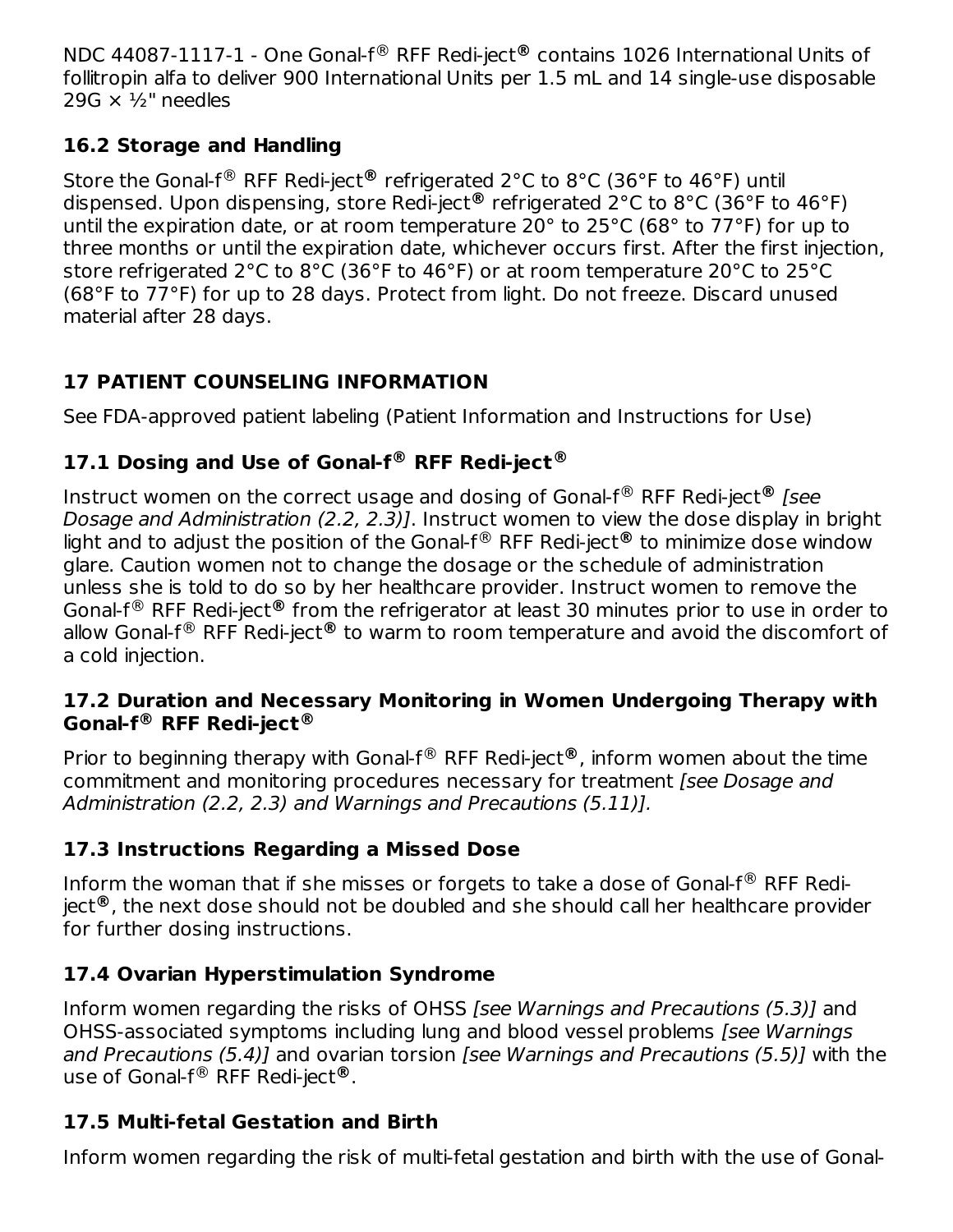f RFF Redi-ject [see Warnings and Precautions (5.6)] ® **®** Manufactured for: EMD Serono, Inc., Rockland, MA 02370 U.S.A.

### **Patient Information**

#### **Gonal-f RFF Redi-ject (gon-AL-eff ar-eff-eff REH dee-jekt) ® ® (follitropin alfa injection) for subcutaneous use**

### **Gonal-f RFF\* Redi-ject (follitropin alfa injection) for subcutaneous use ® ®**

### **\*revised formulation female**

Read this Patient Information before you start using Gonal-f $^{\circledR}$  RFF Redi-ject $^{\circledR}$  and each time you get a refill. There may be new information. This information does not take the place of talking to your healthcare provider about your medical condition or your treatment.

## **What is Gonal-f RFF Redi-ject ? ® ®**

Gonal-f $^\circledR$  RFF Redi-ject $^\circledR$  is an injection Pen that delivers a prescription medicine containing follicle-stimulating hormone (FSH) used in infertile women to:

- help healthy ovaries develop (mature) and release an egg
- cause your ovaries to make multiple (more than 1) eggs as part of an Assisted Reproductive Technology (ART) program

### **Who should not use Gonal-f RFF Redi-ject ? ® ®**

### **Do not use the Gonal-f RFF Redi-ject if you: ® ®**

- are allergic to recombinant human FSH or any of the ingredients in Gonal-f $\mathcal{R}$  RFF Redi-ject<sup>®</sup>. See the end of this leaflet for a complete list of ingredients in Gonal-f<sup>®</sup> RFF Redi-ject<sup>®</sup>.
- have ovaries that no longer make eggs (primary ovarian failure)
- are pregnant or think you may be pregnant
- have uncontrolled thyroid or adrenal problems
- have a tumor in your female organs, including your ovaries, breast, or uterus that may get worse with high levels of estrogen
- have a tumor in your brain, such as a tumor in your pituitary or hypothalamus
- have abnormal bleeding from your uterus or vagina
- have ovarian cysts or large ovaries, not due to polycystic ovary syndrome (PCOS)

#### **What should I tell my healthcare provider before using Gonal-f RFF Redi-® ject ? ®**

## **Before you use Gonal-f RFF Redi-ject , tell your healthcare provider if you: ® ®**

- have or have had asthma
- have been told by a healthcare provider that you have an increased risk for blood clots (thrombosis)
- have ever had a blood clot (thrombosis), or anyone in your family has ever had a blood clot (thrombosis)
- have had stomach (abdominal) surgery
- have had twisting of your ovary (ovarian torsion)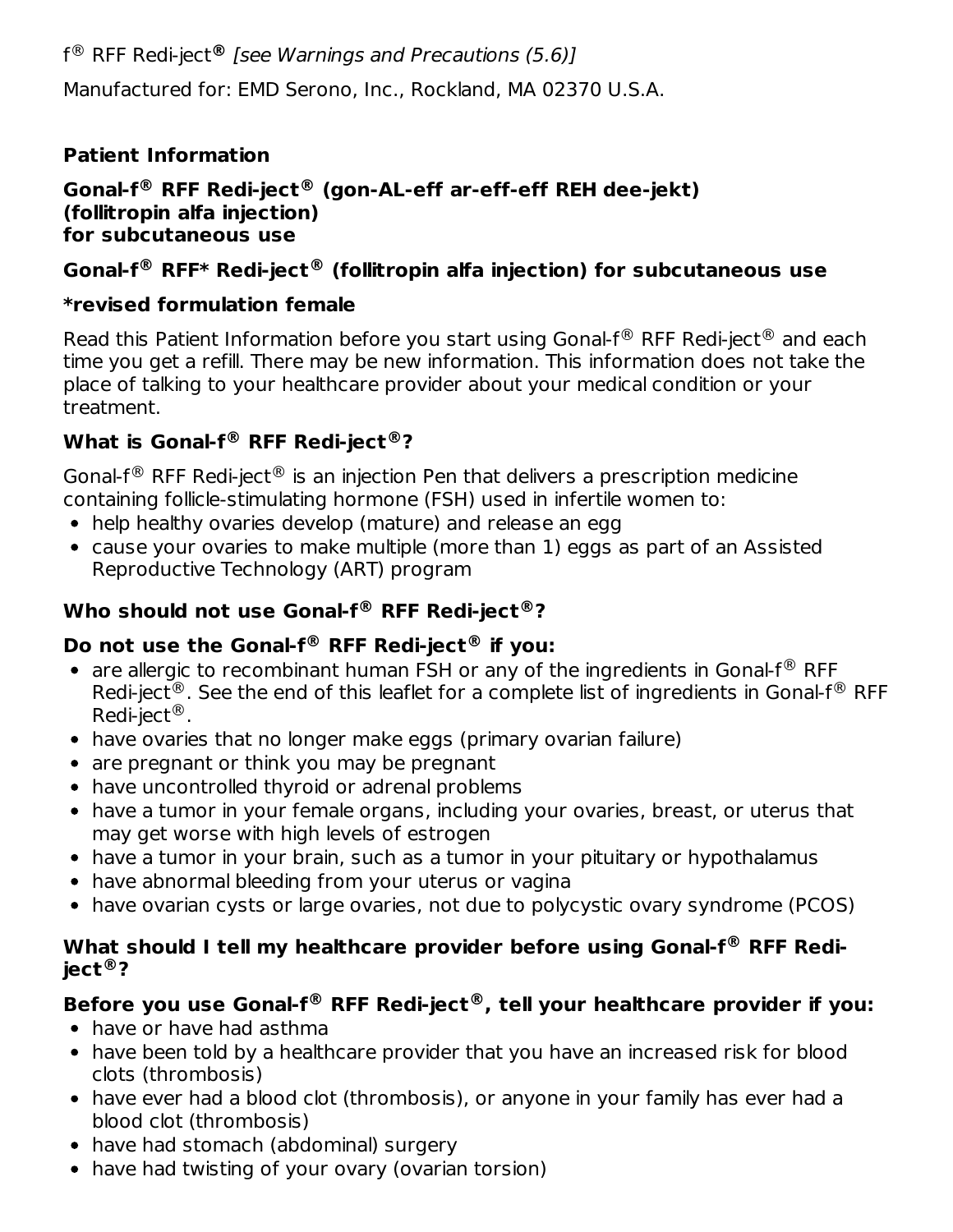- had or have a cyst on your ovary
- have polycystic ovarian disease
- have any other medical conditions
- are breastfeeding or plan to breastfeed. It is not known if Gonal-f $^\circledR$  RFF Redi-ject $^\circledR$ passes into your breast milk. You and your healthcare provider should decide if you will take Gonal-f $^\circledR$  RFF Redi-ject $^\circledR$  or breastfeed. You should not do both.

## **Tell your healthcare provider about all the medicines you take**, including

prescription and over-the-counter medicines, vitamins, and herbal supplements.

Know the medicines you take. Keep a list of them to show your healthcare provider and pharmacist when you get a new medicine.

### **How should I use Gonal-f RFF Redi-ject ? ® ®**

- Read the "Instructions for Use" that comes with Gonal-f<sup>®</sup> RFF Redi-ject<sup>®</sup> for information about the right way to use Gonal-f $^{\circledR}$  RFF Redi-ject $^{\circledR}$ .
- Gonal-f $^\circledR$  RFF Redi-ject $^\circledR$  is given by injection under your skin. Do not inject Gonal-f $^\circledR$ RFF Redi-ject $^\circledR$  until your healthcare provider has taught you the correct way to use it.
- Change your injection site as your healthcare provider showed you.
- Use Gonal-f $^{\circledR}$  RFF Redi-ject $^{\circledR}$  exactly as your healthcare provider tells you to use it.
- Do not change your dose of Gonal-f $^{\circledR}$  RFF Redi-ject $^{\circledR}$  unless your healthcare provider tells you to.
- Call your healthcare provider if you have any questions about your dose or how to use Gonal-f $^\circledR$  RFF Redi-ject $^\circledR$ .

### **What are the possible side effects of Gonal-f RFF Redi-ject ? ® ®**

### **Gonal-f RFF Redi-ject may cause serious side effects, including: ® ®**

- **severe allergic reactions.** Women who have used Gonal-f®, Gonal-f® RFF, or Gonal-f $^\circledR$  RFF Redi-ject $^\circledR$  in the past may have a severe allergic reaction right away when they use Gonal-f $^\circledR$  RFF Redi-ject $^\circledR$  again. This severe allergic reaction may lead to death. If you have any of the following symptoms of a severe allergic reaction, stop using Gonal-f $^\circledR$  RFF Redi-ject $^\circledR$  and go to the hospital right away:
	- shortness of breath
	- swelling of your face
	- itchy, red bumps or rash on your skin (hives)
- **ovaries that are too large.** Gonal-f® RFF Redi-ject® may cause your ovaries to be abnormally large. Symptoms of large ovaries include bloating or pain in your lower stomach (pelvic) area.
- **ovarian hyperstimulation syndrome (OHSS).** Using Gonal-f<sup>®</sup> RFF Redi-ject<sup>®</sup> may cause OHSS. OHSS is a serious medical condition that can happen when your ovaries produce too many eggs (overstimulated). OHSS can cause fluid to suddenly build up in the area of your stomach, chest, and heart, and can cause blood clots to form. In rare cases OHSS has caused death. OHSS may also happen after you stop using Gonal-f $^{\circledR}$  RFF Redi-ject $^{\circledR}$ . Stop using Gonal-f $^{\circledR}$  RFF Redi-ject $^{\circledR}$  and call your healthcare provider right away if you have symptoms of OHSS, including:
	- o trouble breathing
	- severe lower stomach (pelvic) area pain
	- decreased urine output
	- nausea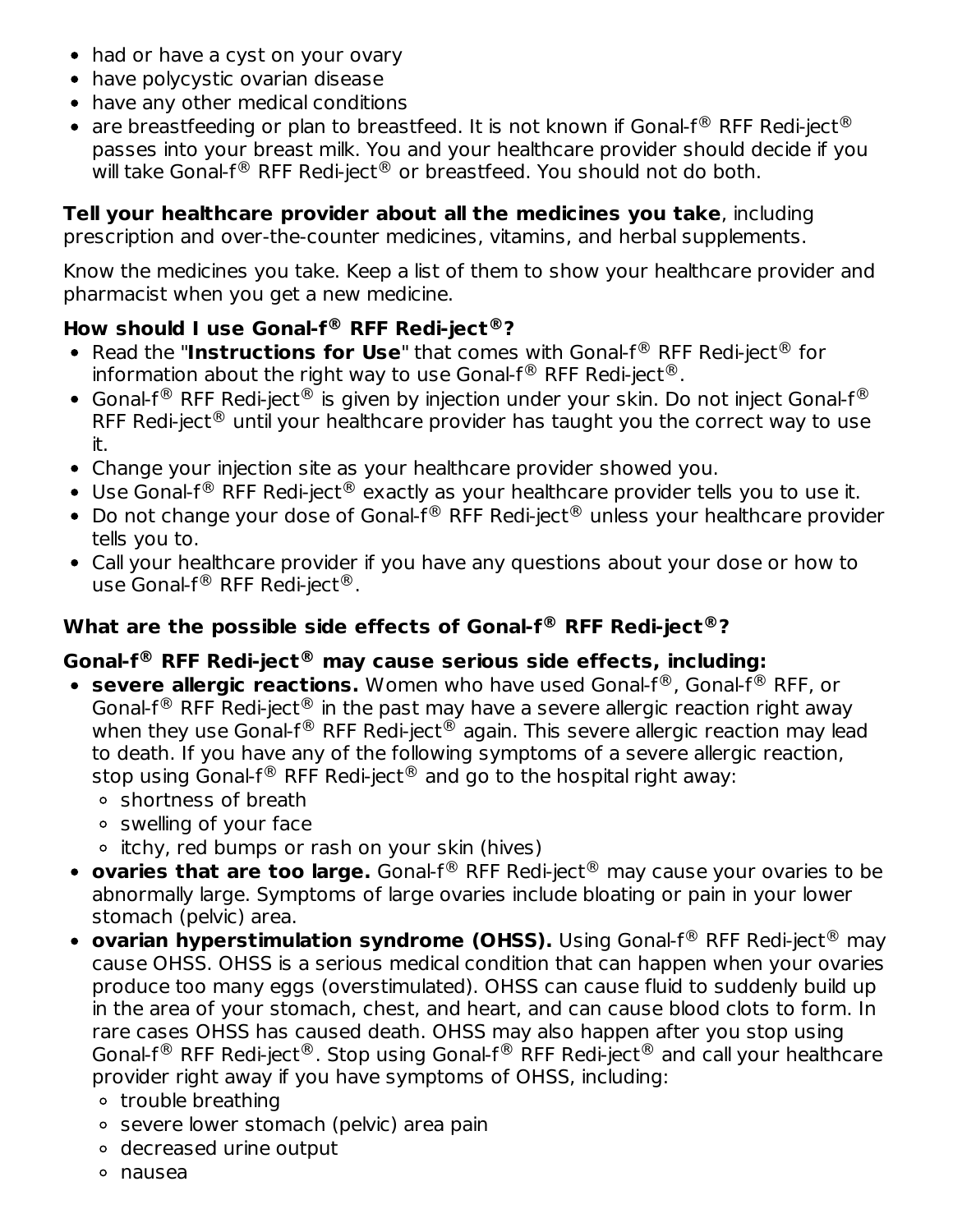- vomiting
- weight gain
- diarrhea
- **lung problems.** Gonal-f<sup>®</sup> RFF Redi-ject<sup>®</sup> may cause serious lung problems including fluid in your lungs (atelectasis), trouble breathing (acute respiratory distress syndrome), and worsening of asthma.
- **blood clots.** Gonal-f<sup>®</sup> RFF Redi-ject<sup>®</sup> may increase your chance of having blood clots in your blood vessels. Blood clots can cause:
	- blood vessel problems (thrombophlebitis)
	- stroke
	- loss of your arm or leg
	- blood clot in your lung (pulmonary embolus)
- **twisting (torsion) of your ovary.** Gonal-f® RFF Redi-ject® may increase the chance of your ovary twisting if you already have certain conditions such as OHSS, pregnancy and previous abdominal surgery. Twisting of your ovary may lead to blood flow being cut off to your ovary.
- **pregnancy with and birth of multiple babies.** Gonal-f<sup>®</sup> RFF Redi-ject<sup>®</sup> may increase your chance of having a pregnancy with more than 1 baby. Having a pregnancy and giving birth to more than 1 baby at a time increases the health risk for you and your babies. Your healthcare provider should tell you about your chances of multiple births.
- **birth defects.** A baby born after an ART cycle may have an increased chance of having birth defects. Your chances of having a baby with birth defects may increase depending on:
	- your age
	- certain sperm problems
	- your genetic background and that of your partner
	- $\circ$  a pregnancy with more than 1 baby at a time
- **ectopic pregnancy (pregnancy outside your womb).** Gonal-f<sup>®</sup> RFF Redi-ject® may increase your chance of having a pregnancy that is abnormally outside of your womb. Your chance of having a pregnancy outside of your womb is increased if you also have fallopian tube problems.
- **miscarriage.** Your chance of loss of an early pregnancy may be increased if you had difficulty becoming pregnant.
- **tumors of the ovary.** If you have used medicines like Gonal-f® RFF Redi-ject® more than 1 time to get pregnant, you may have an increased chance of having tumors in your ovary(ies) (including cancer).

The most common side effects of Gonal-f $^\circledR$  RFF Redi-ject $^\circledR$  include:

- headache
- stomach pain
- stomach bloating
- bruising at the injection site
- nausea

These are not all the possible side effects of Gonal-f $^\circledR$  RFF Redi-ject $^\circledR$ . For more information, call your healthcare provider or pharmacist.

Tell your healthcare provider if you have any side effect that bothers you or that does not go away.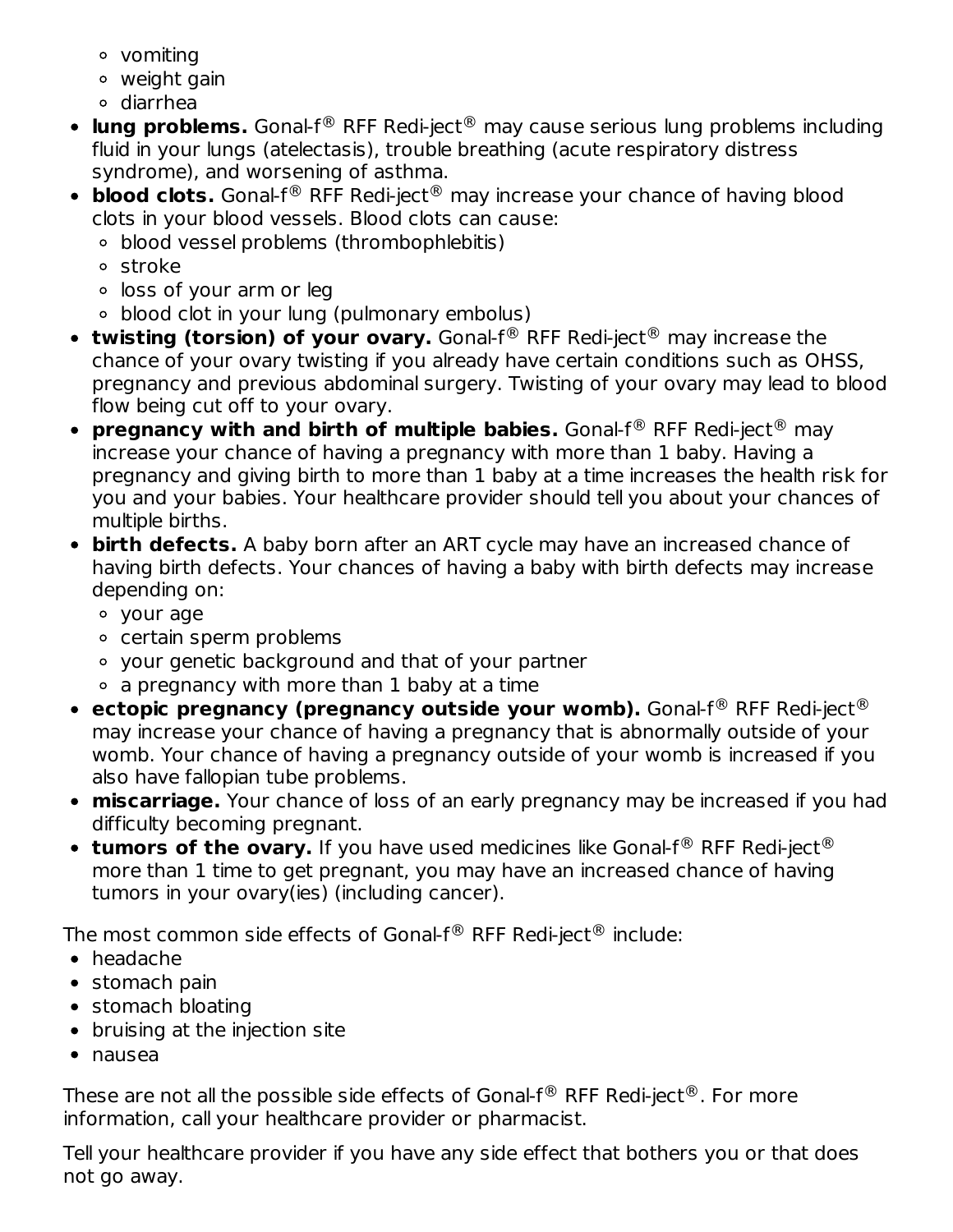Call your healthcare provider for medical advice about side effects. You may report side effects to FDA at 1-800-FDA-1088.

#### **How should I store Gonal-f RFF Redi-ject ? ® ®**

- **Before you use Gonal-f® RFF Redi-ject® for the first time, store your Pen:** 
	- in the refrigerator between 36°F to 46°F (2°C to 8°C) until the expiration date, or
	- store your Pen at room temperature between 68°F to 77°F (20°C to 25°C) for up to 3 months or until the expiration date, whichever comes first
- **After you use Gonal-f RFF Redi-ject and there is still medicine left,** store **® ®** your Pen in the refrigerator between 36°F to 46°F (2°C to 8°C) or at room temperature between 68°F to 77°F (20°C to 25°C) up to 28 days. Throw away any unused Gonal-f $^{\circledR}$  RFF Redi-ject $^{\circledR}$  after 28 days.
- Store your Gonal-f $^{\circledR}$  RFF Redi-ject $^{\circledR}$  with the Pen cap on in a safe place.
- Store Gonal-f $^{\circledR}$  RFF Redi-ject $^{\circledR}$  away from light.
- Do not freeze Gonal-f® RFF Redi-ject®.

## **Keep Gonal-f RFF Redi-ject and all medicines out of the reach of children. ® ®**

#### **General Information about the safe and effective use of Gonal-f RFF Redi-® ject . ®**

Medicines are sometimes prescribed for purposes other than those listed in a Patient Information leaflet. Do not use Gonal-f $^{\circledR}$  RFF Redi-ject $^{\circledR}$  for a condition for which it was not prescribed. Do not give Gonal-f $^\circledR$  RFF Redi-ject $^\circledR$  to other people, even if they have the same condition that you have. It may harm them.

This Patient Information leaflet summarizes the most important patient information about Gonal-f $^\circledR$  RFF Redi-ject $^\circledR$ . If you would like more information, talk with your healthcare provider. You can ask your pharmacist or healthcare provider for information about Gonal-f $^{\circledR}$  RFF Redi-ject $^{\circledR}$  that is written for health professionals.

For more information, go to www.fertilitylifelines.com, or call 1-866-538-7879.

### **What are the ingredients in Gonal-f RFF Redi-ject ? ® ®**

Active ingredient: follitropin alfa (r-hFSH)

Inactive ingredients: sucrose, meta-cresol, di-sodium hydrogen phosphate dihydrate, sodium dihydrogen phosphate monohydrate, methionine, Poloxamer 188, O-phosphoric acid, sodium hydroxide

This Patient Information has been approved by the U.S. Food and Drug Administration.

Manufactured for: EMD Serono, Inc. Rockland, MA 02370

Revised: January 2014

EMD Serono

GONAL-f® RFF Redi-ject®

(follitropin alfa injection)

INSTRUCTIONS FOR USE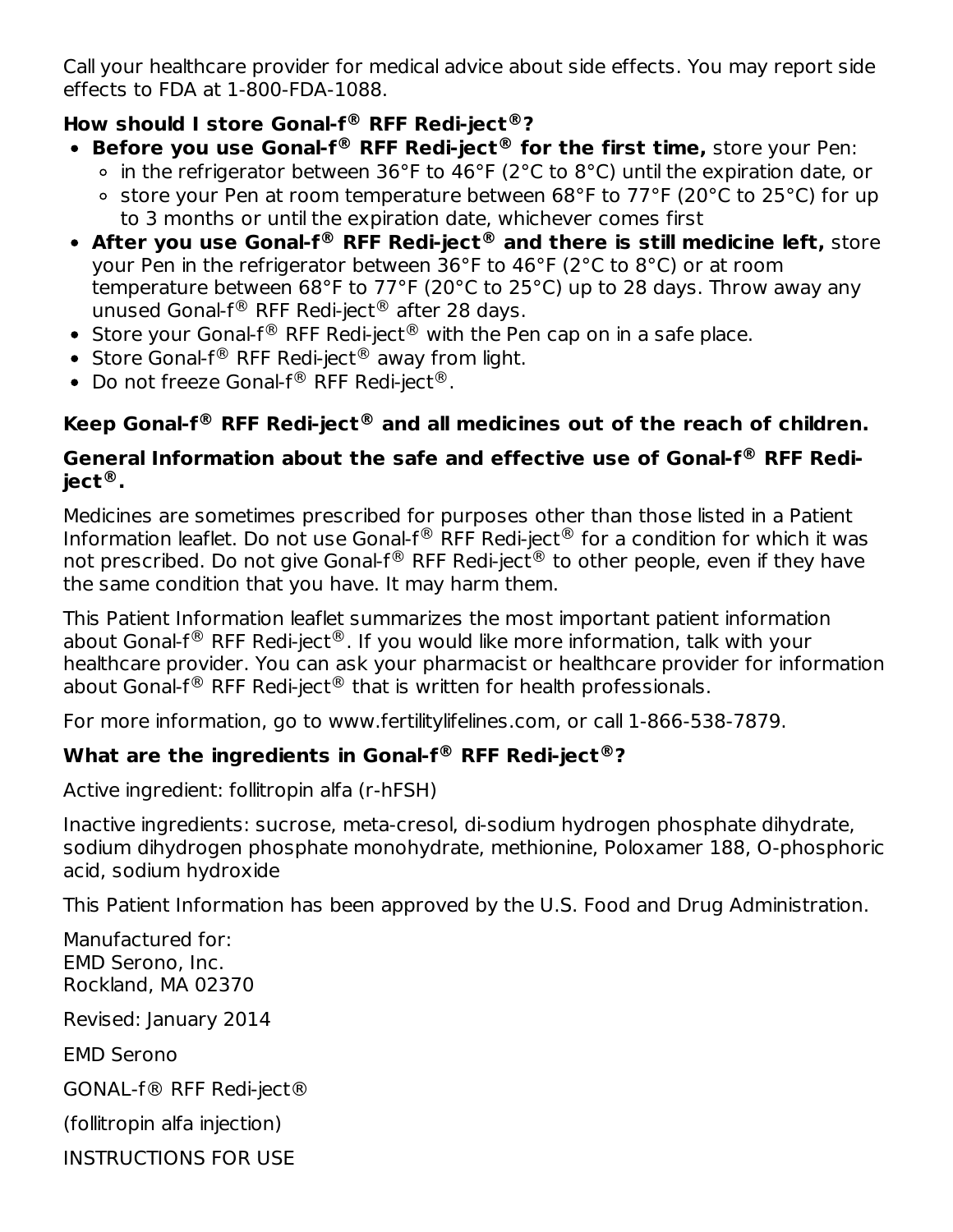

For subcutaneous injections Rx only

GONAL-f® RFF Redi-ject®

(follitropin alfa injection)

#### **Important**

- **Read these instructions completely before you begin**.
- Gonal-f RFF Redi-ject (follitropin alfa injection) is for use **under the skin only** (subcutaneous).
- Only use Gonal-f RFF Redi-ject if your healthcare provider trains you on how to use it correctly.

#### **Warning**: **Do not reuse needles**.

#### **Warning**: **Do not share the pen and needles with another person, because doing so can cause an infection.**

The pen comes in **3 different IU** amounts



- **Use the attached treatment diary to make sure you take the correct dose.** Consult your healthcare provider on proper use of your treatment diary.
- You might need to use more than one pen to give today's intended dose. Contact your healthcare provider with any questions.
- The Dose Information Display is used for setting your dose, to confirm a completed dose, and to display the amount remaining to complete your intended dose.

#### **Gather your supplies**

▯ Take the carton out of the refrigerator at least 30 minutes before you inject to let it warm to room temperature.



#### **Caution: Do not use a microwave or other heating element to warm up the pen.**

- ▯ Prepare a clean, flat surface, such as a table or countertop, in a well-lit area.
- ▯ Identify a firm, vertical surface, such as the side of your Gonal-f RFF Redi-ject carton or a wall.
- ▯ Fill in the first 5 columns of the treatment diary. Refer to the treatment diary for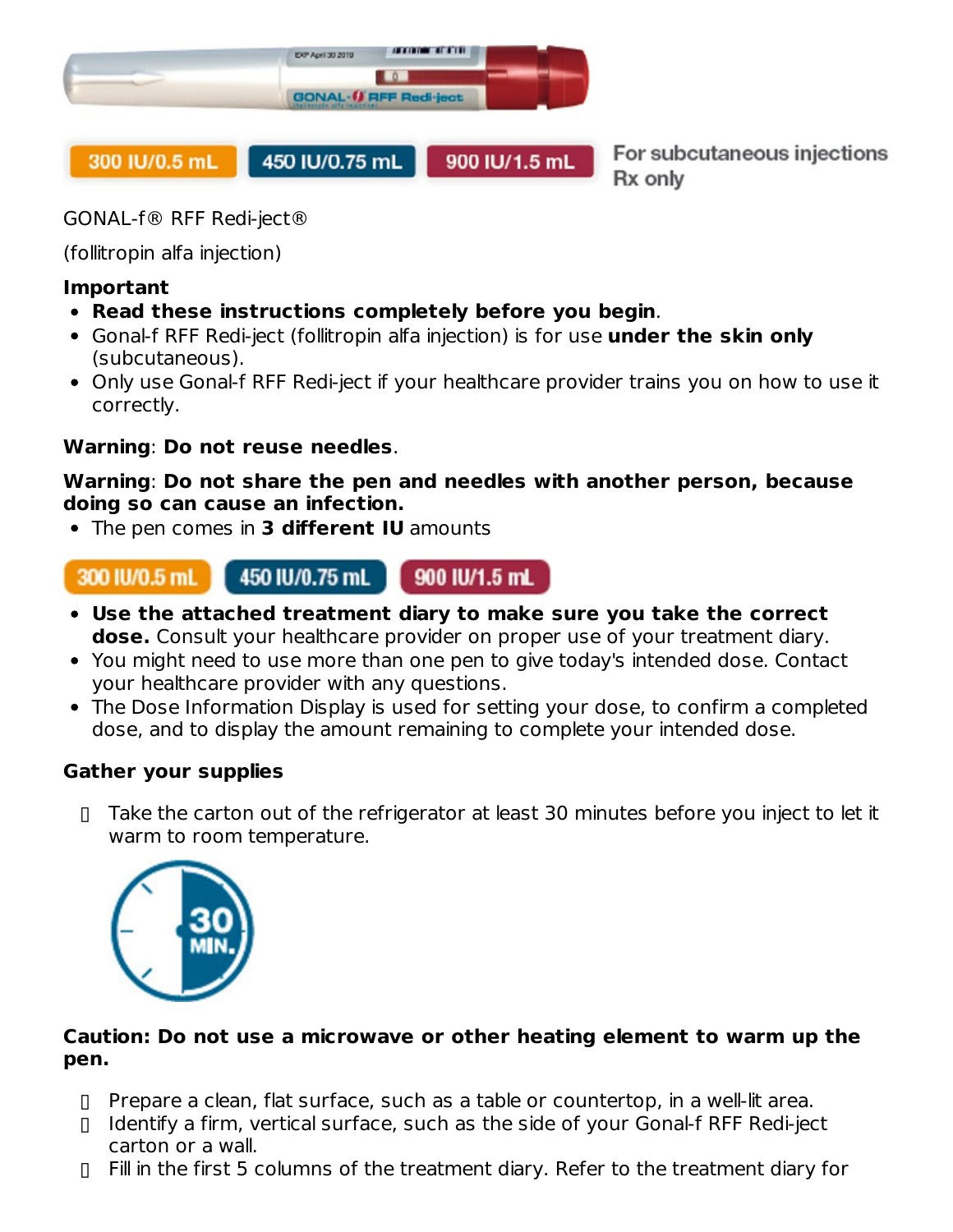sample entries.

▯ You will also need a sharps container, alcohol pads, and a writing utensil (not included).



#### **Get familiar with the parts of your pen and needle**



\*The numbers on the Dose Information Display and reservoir represent the number of International Units (IU) of medicine.

### **Step 1 Get Ready**

▯ Wash your hands with soap and water and dry them well.



**Caution: Do not shake the pen. If you shake the pen, air bubbles may appear in the medicine.**

▯ Remove the pen and a new needle from the carton.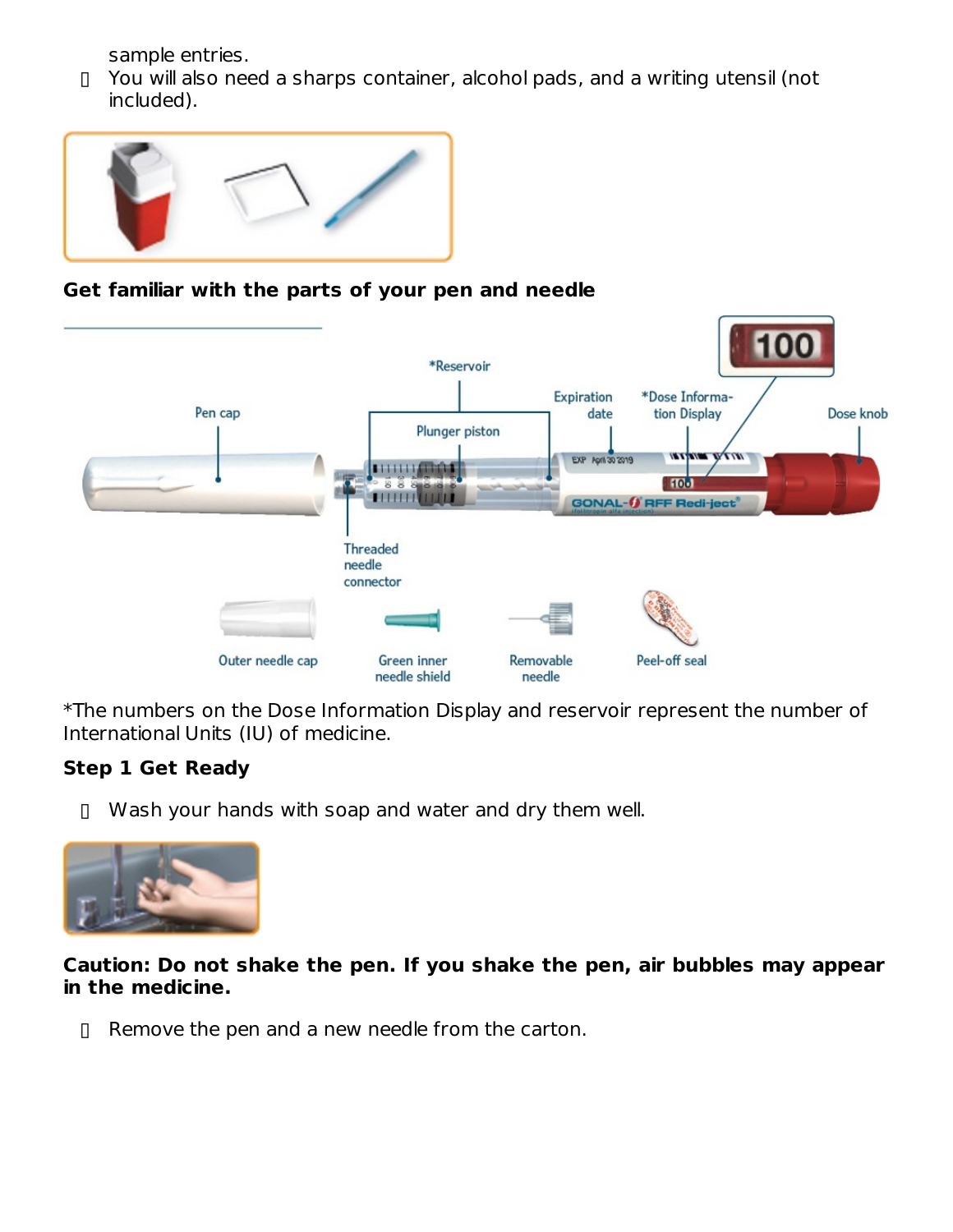

▯ Check the expiration date on the pen label. **Warning: Do not use an expired pen. Get a new pen from your healthcare provider or pharmacist.**



#### **Step 2 Choose and prepare your injection site**

**Note:** Your healthcare provider should show you the injection sites to use around your stomach area.

| /Injection area $\backslash$ |  |
|------------------------------|--|
|                              |  |
|                              |  |
|                              |  |

- ▯ Select your injection site and wipe the skin with an alcohol pad to clean the site.
- ▯ Choose a different injection site each time you give your injection to reduce redness, irritation, or other skin problems.

#### **Step 3 Attach your needle**

▯ Pull off the pen cap.



▯ Make sure the plastic reservoir that holds the medicine is not cracked. Confirm **the medicine is clear, colorless, and does not contain particles.** If the plastic is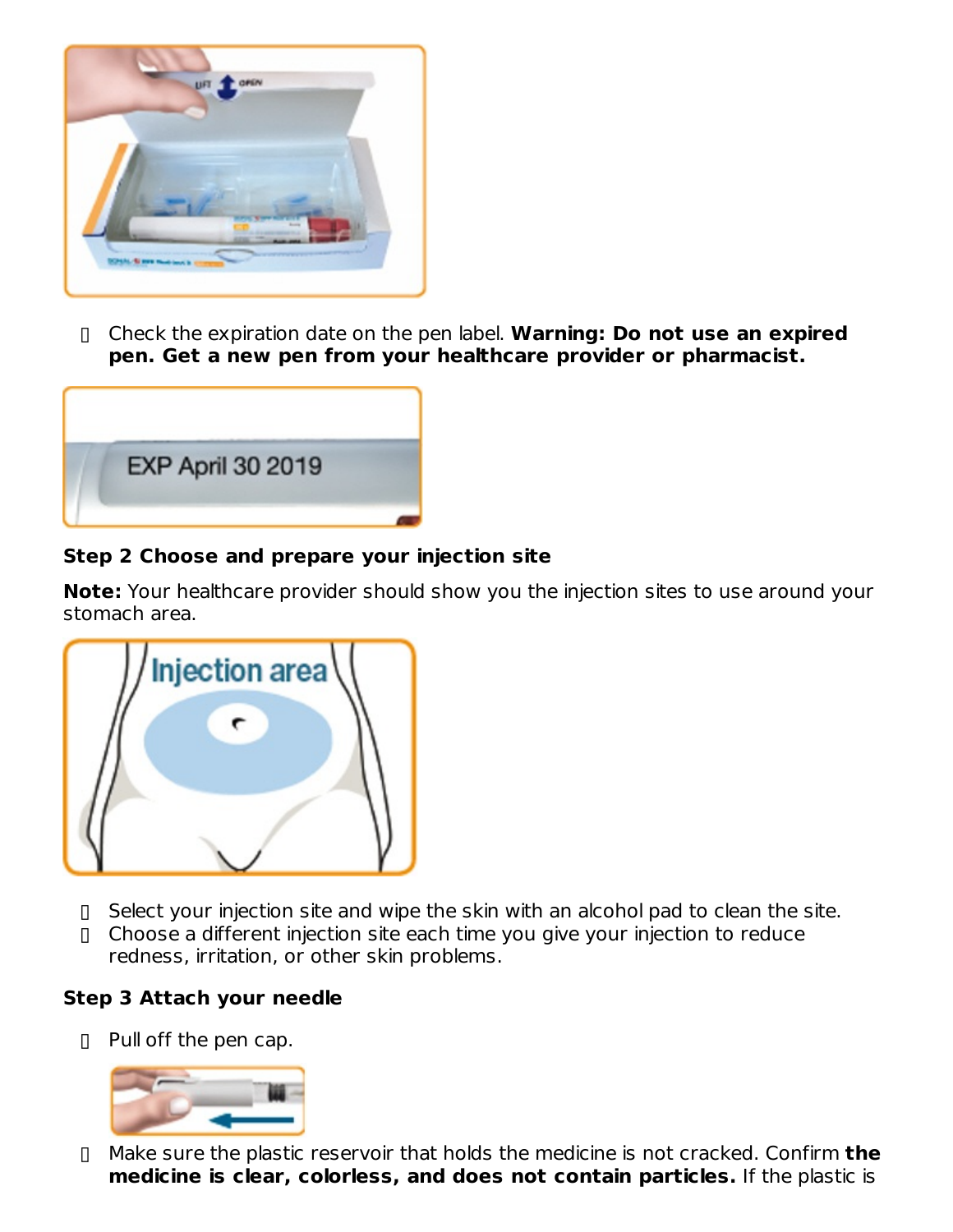cracked or if the liquid is discolored or cloudy, get a new pen from your healthcare provider or pharmacist.

- ▯ Check that the needle's peel-off seal is not broken. If it is, get a new needle.
- ▯ Peel off the needle seal.



▯ Push the needle on the clear, plastic end of the pen, and twist the needle until you cannot twist is anymore.



#### **Caution: Do not attach the needle too tightly, the needle could be difficult to remove after the injection.**

▯ Pull off the outer needle cap and save it for removing the needle after the injection.



▯ **Keeping the needle pointing up, carefully pull off the green inner needle shield and throw it away.**



**Warning: Do not recap the needle with the green inner needle shield you could get a needle stick injury.**

| Important       |                                                            |
|-----------------|------------------------------------------------------------|
| llf             | Then                                                       |
| Using a new pen | Check for a droplet of liquid at<br>the tip of the needle. |
|                 | If you see a droplet go to Step 4<br>Dial your Dose        |
|                 | If no droplet is seen, or you are $\vert$                  |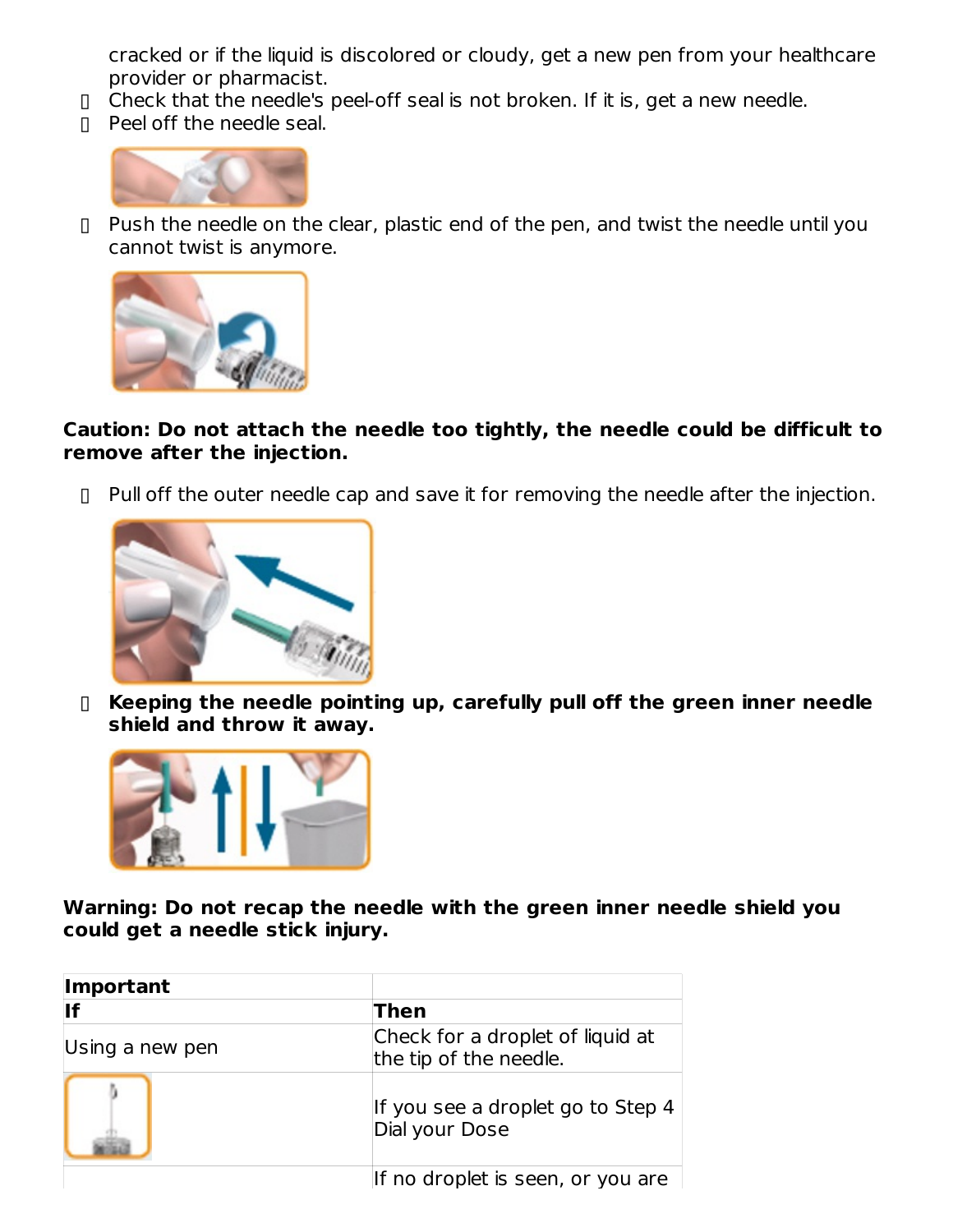|                | $ $ unsure, follow the instructions in<br><b>Appendix B.</b>                                                   |
|----------------|----------------------------------------------------------------------------------------------------------------|
| Re-using a pen | You do not have to check for<br>droplets of liquid at the tip of the<br>needle. Go to Step 4 Dial your<br>Dose |

#### **Step 4 Dial your dose**

**Note:** Call your healthcare provider if you are unsure of today's intended dose.

#### **Caution: Do not push or pull the dose knob while you turn it to avoid damaging it.**

▯ Turn the dose knob until your intended dose shows in the Dose Information Display.



Note: You can turn the dose knob backward if you turn it past your intended dose.

### **Step 5 Inject your dose**

#### **Important**

▯ Make sure the Dose Information Display matches the intended dose recorded in Column 5 in your treatment diary.

**Example:** If your intended dose is 150IU, confirm that the Dose Information Display reads 150.

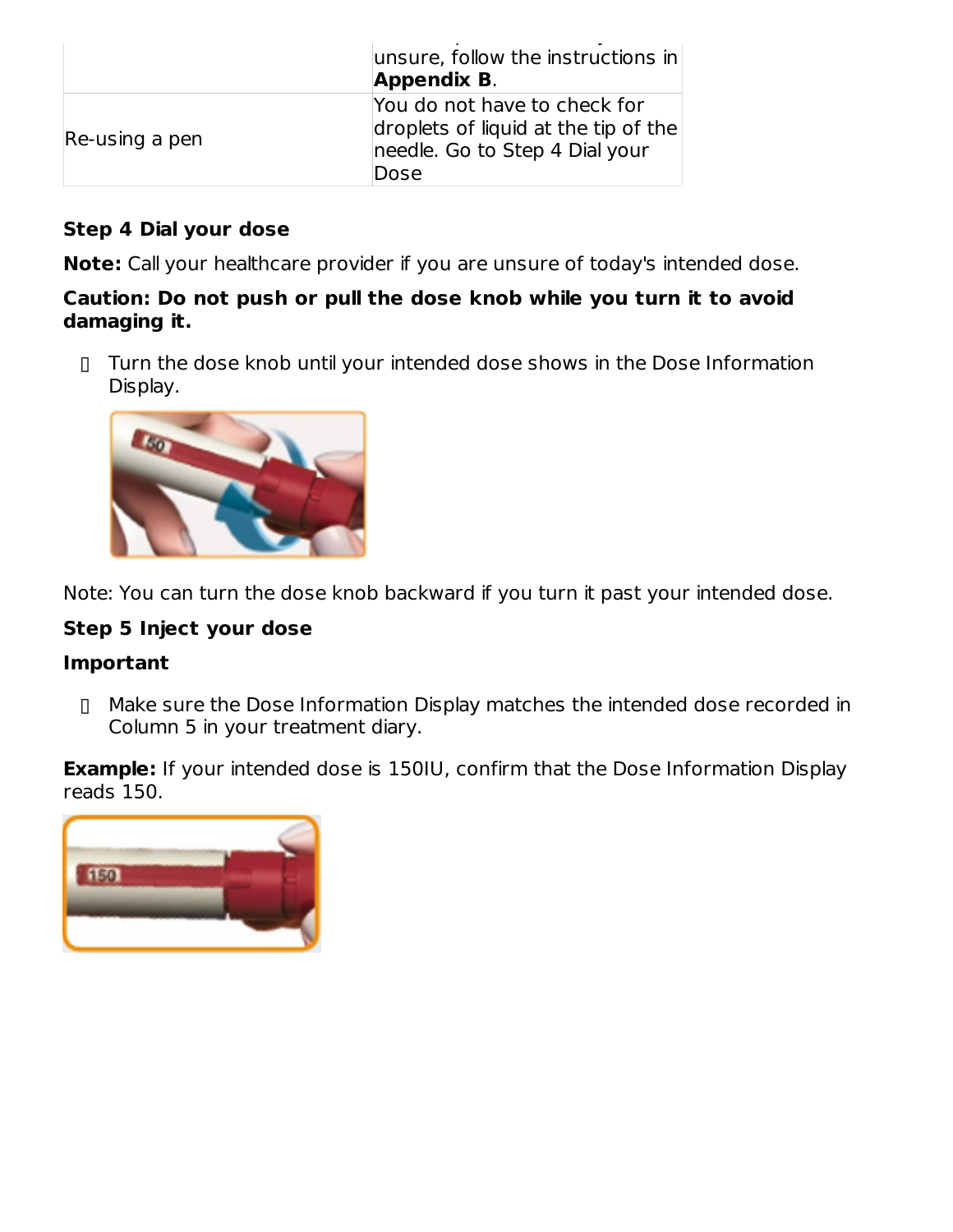

**Caution: You might bend the needle if you do not insert the needle straight in at a 90° angle**.

- ▯ Hold the pen at a 90° angle to the injection site, and push the needle into your skin.
- ▯ Use your thumb to press the dose knob straight down as far as it will go.

**Caution: Do not release the dose knob until you remove the needle from your skin**. Hold the dose knob down for a slow count of 5 before you remove the needle from your skin. Then release the knob after removal of the needle from your skin.



- ▯ Remove the needle from your skin, release the dose knob, and put the pen on the table.
- ▯ After injecting, fill in "Yes" or "No" in Column 6 of the treatment diary to record if the Dose Information Display shows "0".

#### **Warning: If the Dose Information Display does not show "0", you did not complete your dose.**

- ▯ Fill in Column 7 of the treatment diary with the number in the Dose Information Display.
- ▯ You will need to use a second pen to inject the number shown in the Dose Information Display to complete your dose.

#### **Step 6 Remove and throw away your needle**

#### **Warning: You must remove the needle from the pen and throw away after each injection to avoid risk of infection.**

- ▯ Lay the outer needle cap on its side on a flat surface.
- ▯ Hold the pen with the needle attached in one hand, and slip the needle into the outer needle cap without using your other hand.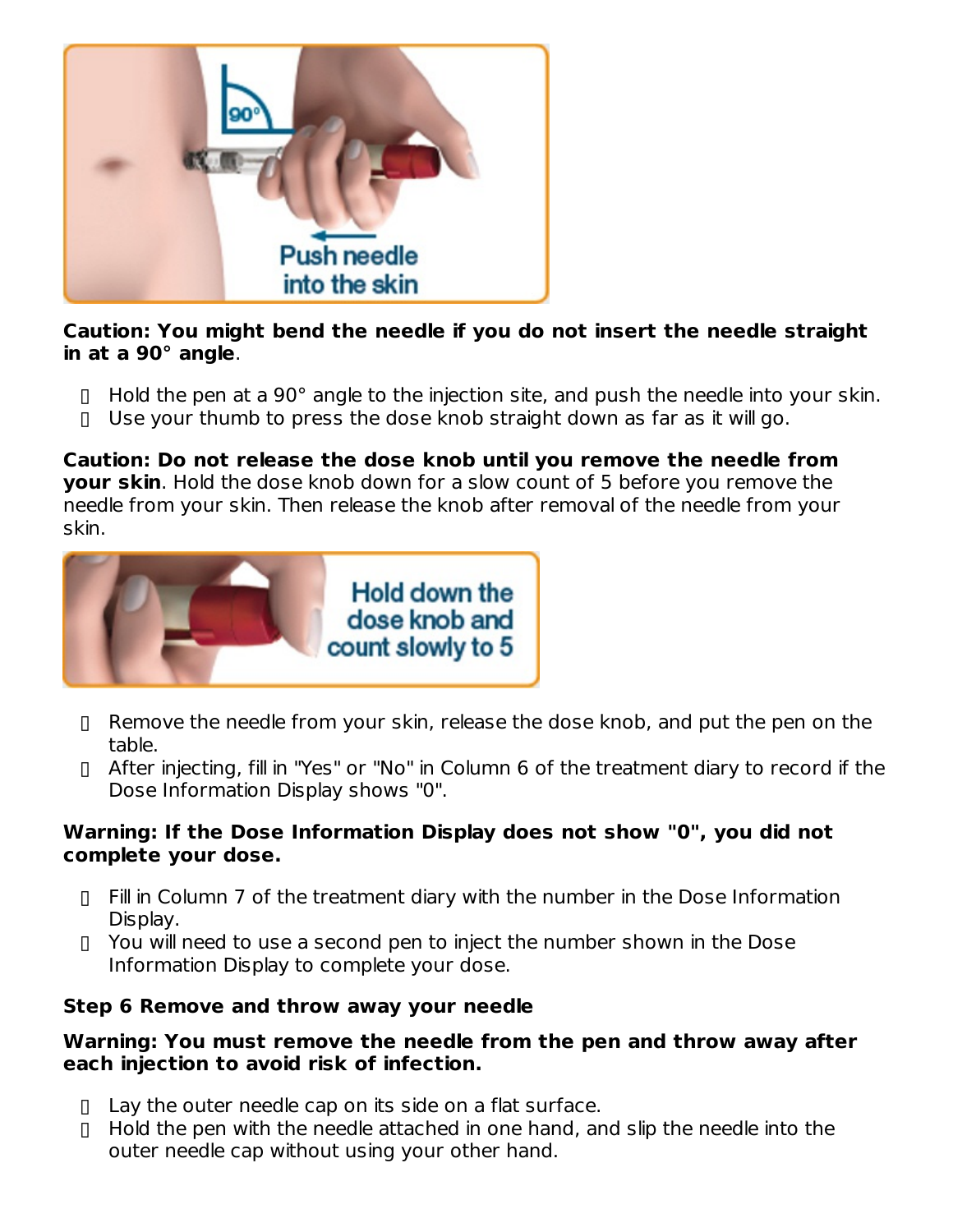

▯ Push the capped needle against a firm, vertical surface, such as a Gonal-f RFF Rediject carton or a wall, until you hear a "click".



▯ Twist off the capped needle and throw it away in a FDA-cleared sharps disposal container. See **Appendix C** for proper disposal information.



▯ After removing the needle, recap the pen.



▯ If the pen is empty after your injection, throw it away in a FDA-cleared sharps disposal container. See **Appendix C** for proper disposal information.

#### **Step 7 Record your injection**

#### **Important**

- ▯ After injecting, fill in Column 7 of the treatment diary by recording the number you see in the Dose Information Display.
- ▯ If the Dose Information Display shows "0", you have completed your dose.
- ▯ If the Dose Information Display does not show "0", you did not complete your dose. **You need to inject the number shown in the Dose Information Display using a second pen**.
	- Follow the instructions in **Appendix A**: Completing an Incomplete dose.
	- The amount you need to inject using the second pen might be less than expected because of the extra medicine (see note below). **Always inject the**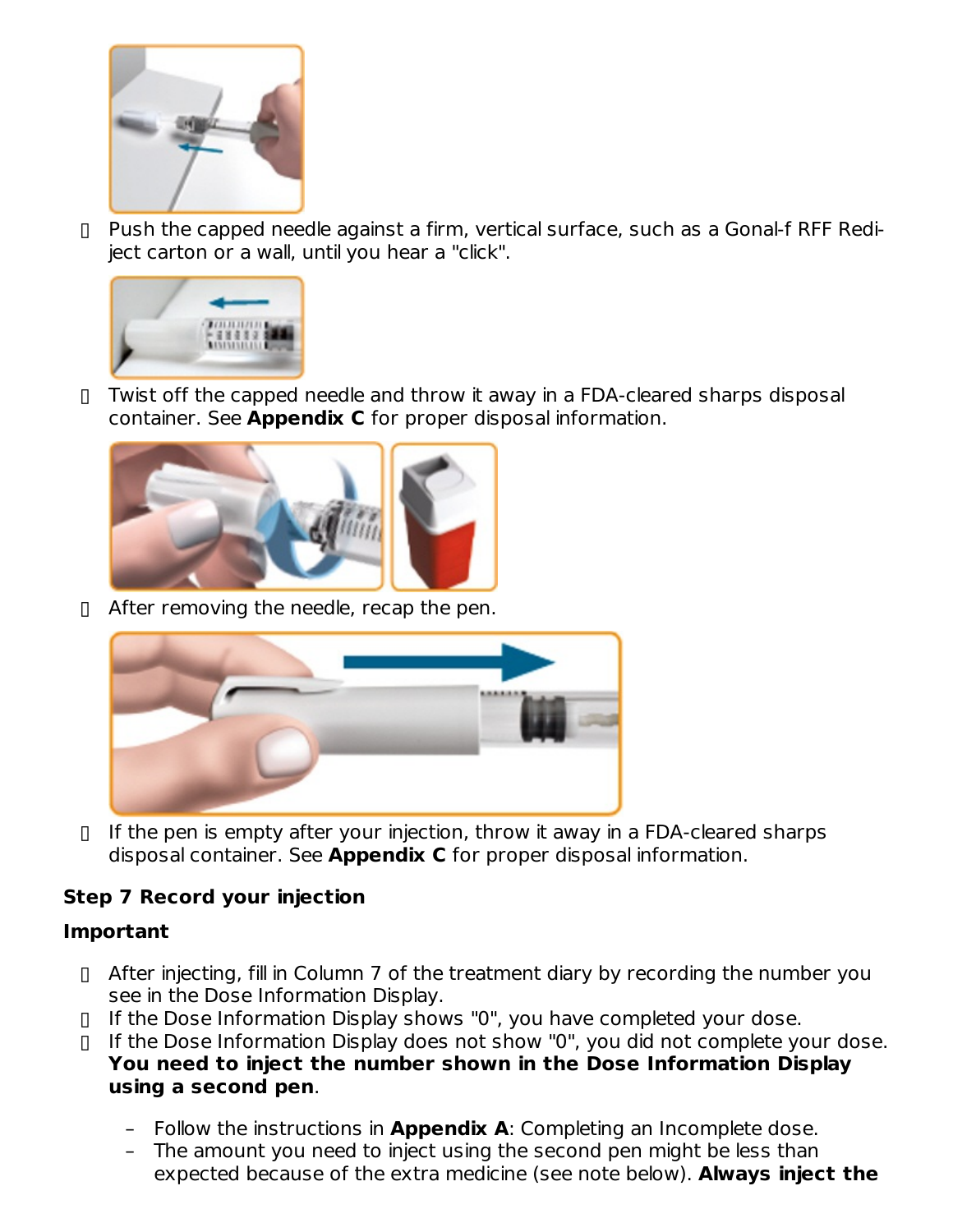#### **amount you wrote in Column 7 of the treatment diary to complete your dose.**

– Refer to the treatment diary for sample entries.

**Note:** The pen contains extra medicine to ensure that you receive the full amount indicated on the pen (300 IU, 450 IU, or 900 IU).

### **Appendix A: Completing an incomplete dose**

▯ The number recorded in Column 7 in the treatment diary indicates the number you need to dial with the second pen to complete today's intended dose. To complete the dose with a second pen, repeat Steps 1 through 7.

### **Appendix B: How to create a droplet of liquid**

▯ If you do not see a droplet of liquid on the tip of the needle when using a pen for the first time, turn the dose knob until the Dose Information Display reads "25".



▯ With the needle pointing up, gently tap the reservoir so that any air bubbles rise to the top.



▯ Hold the pen with the needle pointing up. Slowly press the dose knob in all the way. One or more tiny drops of liquid will appear at the tip of the needle. Release the dose knob. Make sure that the Dose Information Display reads "0".



▯ Go to Step 4 Dial your dose.

### **Appendix C: How to throw away used needles and empty pens**

▯ Put used needles and empty pens in a FDA-cleared sharps disposal container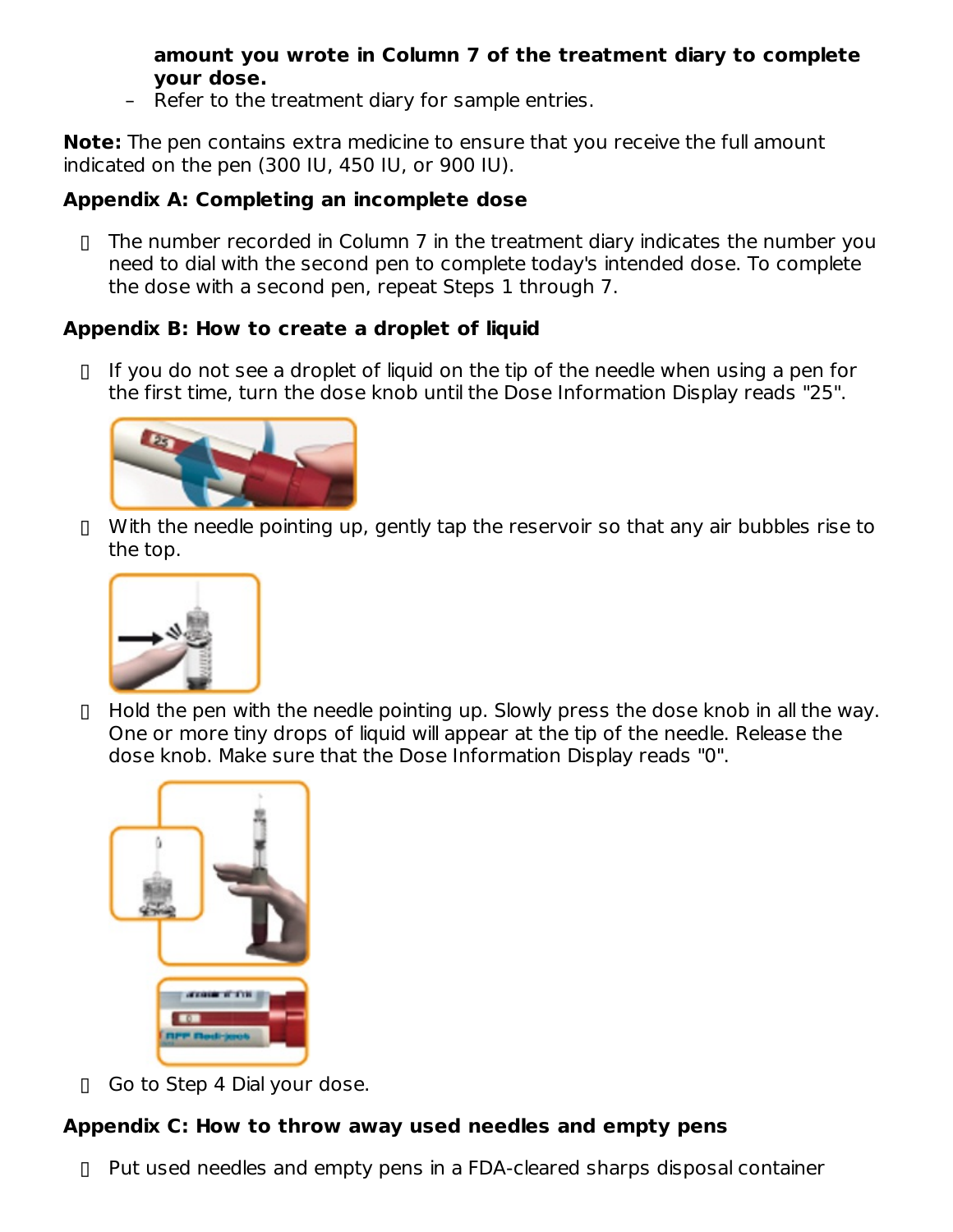immediately after use.



#### **Warning: Do not throw away loose needles and pens in your household trash.**

- ▯ If you do not have a FDA-cleared sharps disposal container, you may use a household container that is:
	- Made of heavy-duty plastic,
	- Can be closed with a tight-fitting, puncture-resistant lid, without sharps being able to come out,
	- Upright and stable during use,
	- Leak resistant, and
	- Properly labeled to warn of hazardous waste inside the container.
- ▯ When your sharps disposal container is almost full, you will need to follow your community guidelines for the right way to dispose of your sharps disposal container. There may be state or local laws about how you should throw away used needles and syringes. For more information about safe sharps disposal, and for specific information about sharps disposal in the state that you live in, go to the FDA's website at: https://www.fda.gov/medical-devices/consumer-products/safelyusing-sharps-needles-and-syringes-home-work-and-travel
	- **Do not** reuse the needles
	- **Do not** throw way (dispose of) your used sharps disposal container in your household trash unless your community guidelines permit this.
	- **Do not** recycle your used sharps disposal container.

For more information, go to https://www.fda.gov/medical-devices/consumerproducts/safely-using-sharps-needles-and-syringes-home-work-and-travel.

#### **Appendix D: How to store your pen**

- ▯ Store all pens with the cap attached and away from light.
- ▯ Store new pens in the refrigerator between 36° F and 46° F (2°C and 8° C) until the expiration date, or at room temperature between 68° F and 77° F (20°C and 25°C) for up to 3 months or until the expiration date, whichever comes first.
- ▯ Do not freeze the pen.
- ▯ Keep the pen out of reach of children.
- ▯ If you have medicine left in a pen after injecting, store it in the refrigerator or at room temperature for up to 28 day. After 28 days, you must throw away (discard) your pen in a FDA-cleared sharps disposal container. See **Appendix C** for proper disposal information.

For more information, call 1-866-538-7879.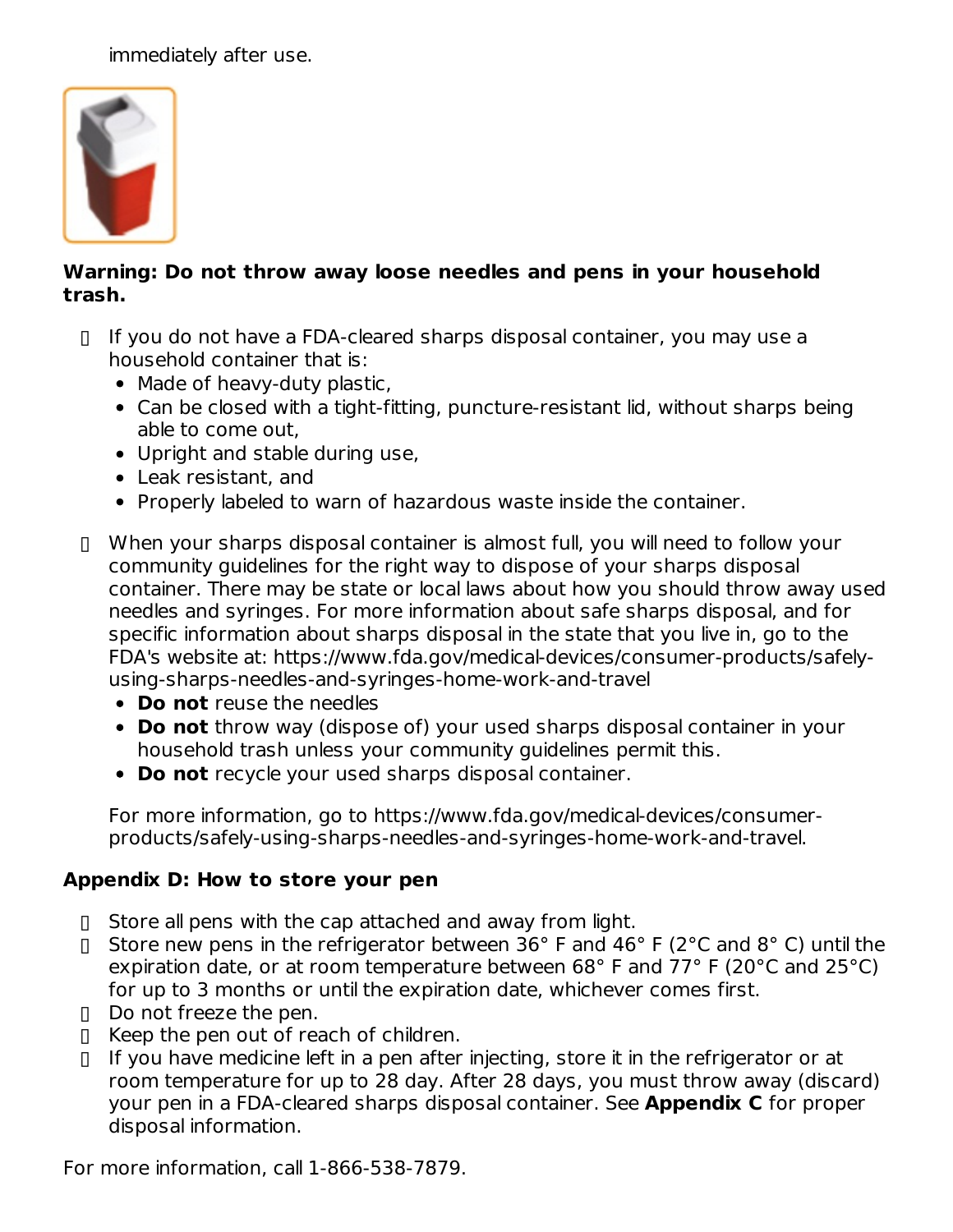To view the Instructions for Use video, please visit www.Rediject.com

# **Treatment Diary**

|                         | $\overline{2}$ | 3           | 4                                                        | 5                       | 6 |                                                                                                                                                                                                                                                                   | 8            |
|-------------------------|----------------|-------------|----------------------------------------------------------|-------------------------|---|-------------------------------------------------------------------------------------------------------------------------------------------------------------------------------------------------------------------------------------------------------------------|--------------|
| <b>Treatment</b><br>day | Date           | <b>Time</b> | Pen IU <sub>s</sub><br><b>300 IU</b><br>450 IU<br>900 IU | <b>Intended</b><br>Dose |   | If column 6 is No, you did not<br>complete your dose. Record<br>the number shown in the Dose<br>After injecting, Dose the number shown in the Dose<br>Information Display information Display and Inject the<br>shows "0" Yes/No number shown using a second pen. | <b>Notes</b> |
|                         |                |             |                                                          |                         |   |                                                                                                                                                                                                                                                                   |              |
|                         |                |             |                                                          |                         |   |                                                                                                                                                                                                                                                                   |              |
|                         |                |             |                                                          |                         |   |                                                                                                                                                                                                                                                                   |              |
|                         |                |             |                                                          |                         |   |                                                                                                                                                                                                                                                                   |              |

# **Treatment Diarv**

|                         | 2    | 3           |                                              | 5                | 6                     |                                                                                                                                                                                           | 8                                                                       |
|-------------------------|------|-------------|----------------------------------------------|------------------|-----------------------|-------------------------------------------------------------------------------------------------------------------------------------------------------------------------------------------|-------------------------------------------------------------------------|
| <b>Treatment</b><br>day | Date | <b>Time</b> | Pen IUs<br><b>300 IU</b><br>450 IU<br>900 IU | Intended<br>Dose | After injecting, Dose | If column 6 is No, you did not<br>complete your dose, Record<br>the number shown in the Dose<br>Information Display and Inject the<br>shows "0" Yes/No   number shown using a second pen. | <b>Notes</b>                                                            |
|                         |      | 2/14 6:30pm | 300                                          | 225              | <b>Yes</b>            |                                                                                                                                                                                           | Dose Information Display<br>shows "O;" you completed<br>your injection. |
| $\overline{2}$          | 2/15 | 6:30pm      | 300                                          | 225              | No                    | 100                                                                                                                                                                                       | Incomplete injection; get<br>second pen                                 |
| $\overline{2}$          | 2/15 | 6:35pm      | 300                                          | <b>OOI</b>       | <b>Yes</b>            |                                                                                                                                                                                           | Dose Information Display<br>shows "O;" you completed<br>your injection. |

EMD Serono, Inc

Rockland, MA 02370

EMD Serono, Inc. is an affiliate of Merck KGaA, Darmstadt, Germany

©2017 EMD Serono, Inc.

This Instructions for Use has been approved by the U.S. Food and Drug Administration. Revised: February 2020

### **PRINCIPAL DISPLAY PANEL - 300 IU Kit Carton**

NDC 44087-1115-1

**GONAL-f RFF Redi-ject ® ®**

**300 IU / 0.5 mL**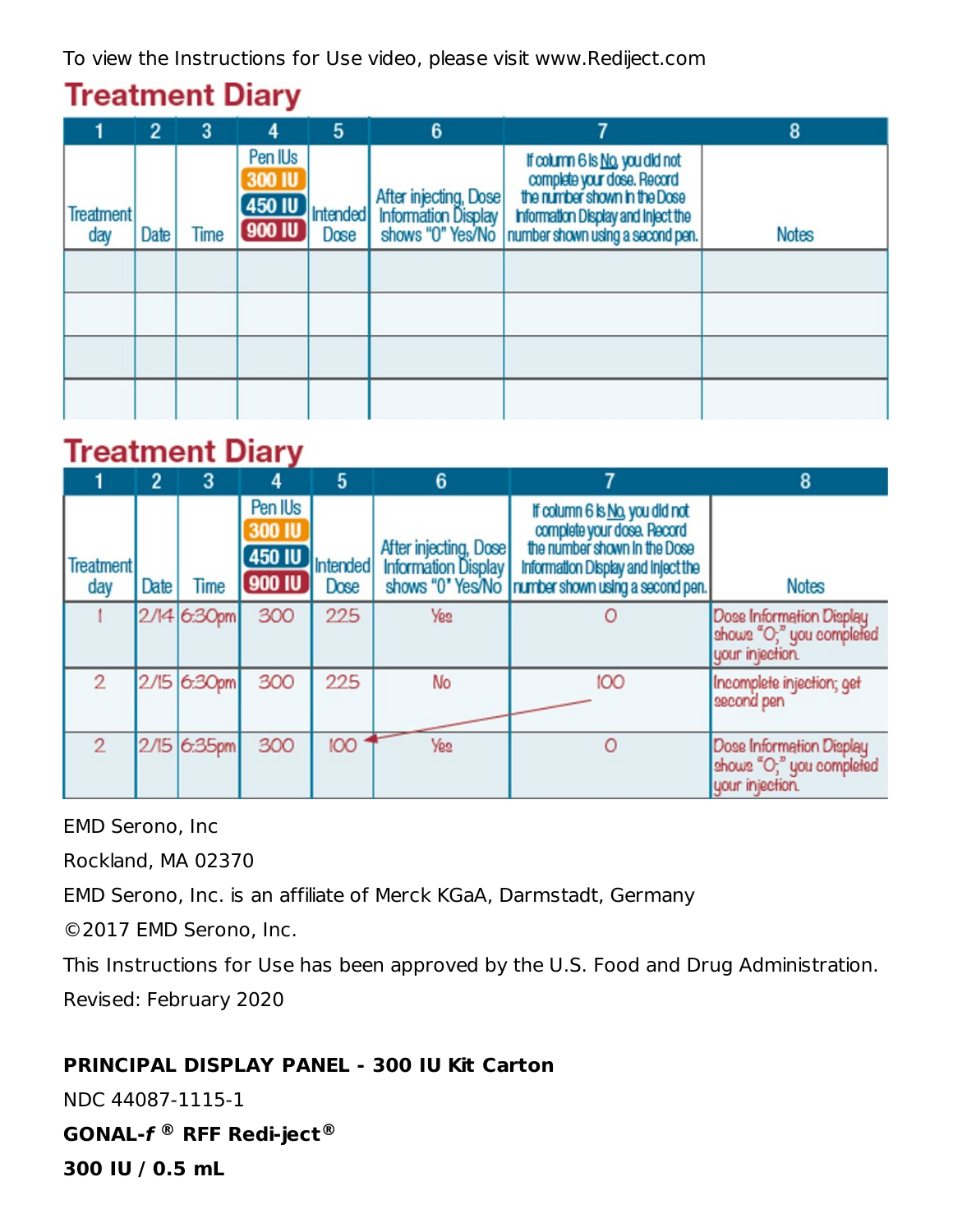#### **(follitropin alfa injection)**

#### **For subcutaneous injection Do not shake**

Rx only

**1** Gonal-f® RFF Redi-ject® **5** needles for injection (29 gauge) \* revised formulation female

### **EMD SERONO**



#### **PRINCIPAL DISPLAY PANEL - 450 IU Kit Carton**

NDC 44087-1116-1

**GONAL-f RFF Redi-ject ® ®**

**450 IU / 0.75 mL**

**(follitropin alfa injection)**

#### **For subcutaneous injection Do not shake**

Rx only

**1** Gonal- $f^@$  RFF Redi-ject<sup>®</sup> **7** needles for injection (29 gauge) \* revised formulation female

#### **EMD SERONO**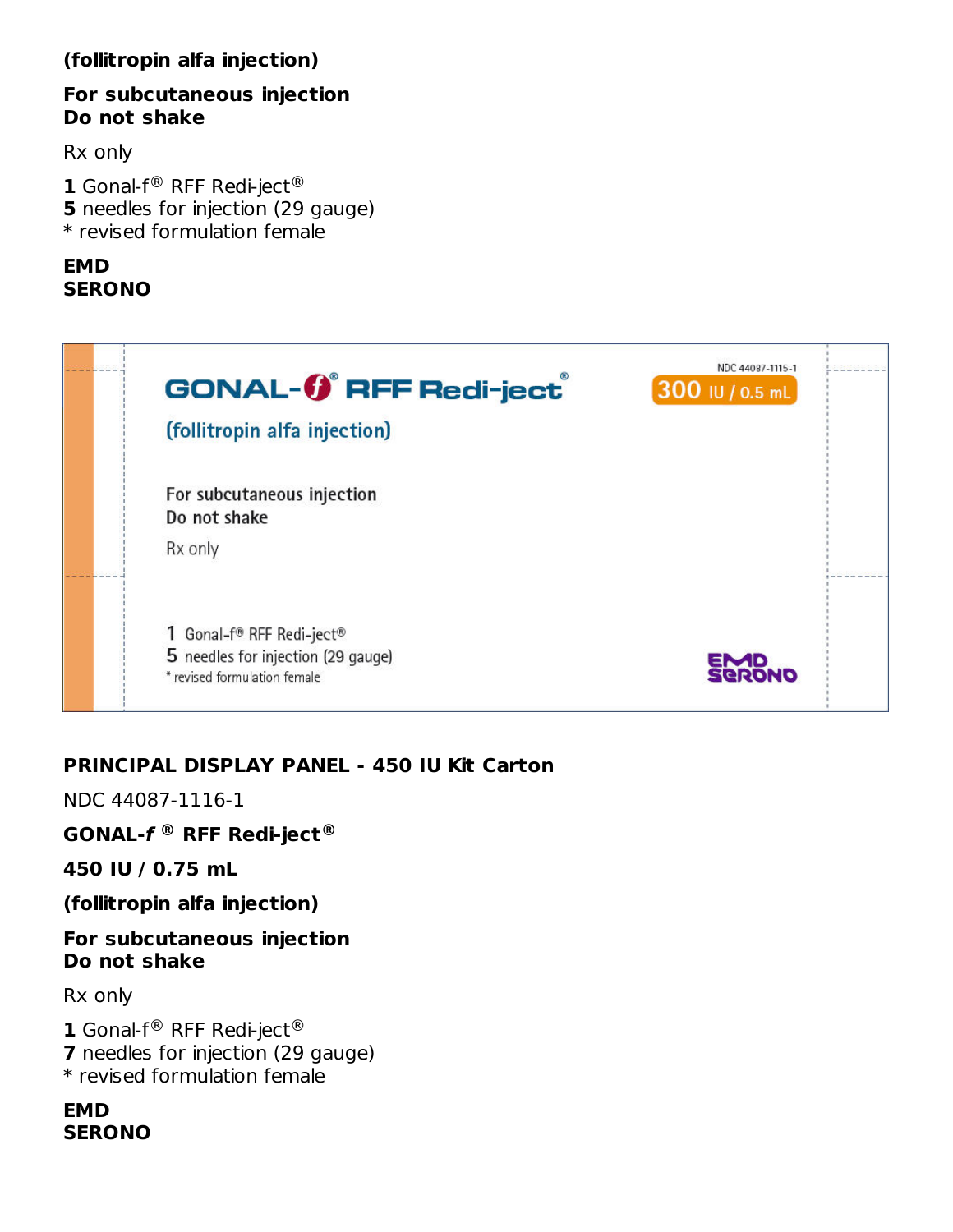

#### **PRINCIPAL DISPLAY PANEL - 900 IU Kit Carton**

NDC 44087-1117-1

**GONAL-f RFF Redi-ject ® ®**

**900 IU / 1.5 mL**

**(follitropin alfa injection)**

#### **For subcutaneous injection Do not shake**

Rx only

**1** Gonal-f $^{\circledR}$  RFF Redi-ject $^{\circledR}$ 14 needles for injection (29 gauge) \* revised formulation female

**EMD SERONO**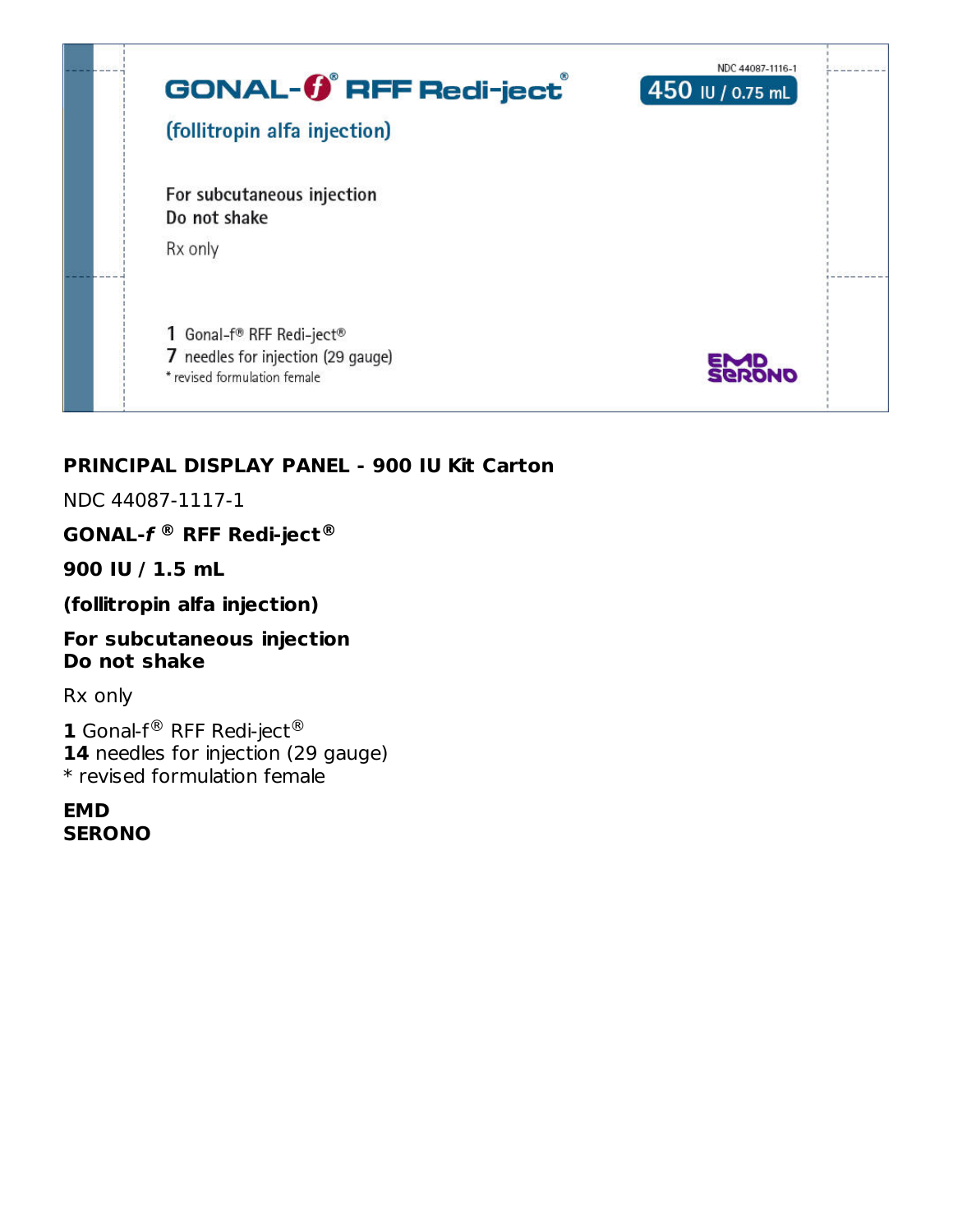| <b>GONAL-0<sup>®</sup> RFF Redi-ject</b><br>(follitropin alfa injection)                       | NDC 44087-1117-1<br>$900$ IU / 1.5 mL |  |
|------------------------------------------------------------------------------------------------|---------------------------------------|--|
| For subcutaneous injection<br>Do not shake<br>Rx only                                          |                                       |  |
| Gonal-f® RFF Redi-ject®<br>14 needles for injection (29 gauge)<br>* revised formulation female | EMD<br><b>SERONO</b>                  |  |

| <b>GONAL-F RFF REDI-JECT</b><br>follitropin injection, solution                                                        |                                                                          |                                                 |                           |                                       |                    |                                     |  |  |
|------------------------------------------------------------------------------------------------------------------------|--------------------------------------------------------------------------|-------------------------------------------------|---------------------------|---------------------------------------|--------------------|-------------------------------------|--|--|
|                                                                                                                        |                                                                          |                                                 |                           |                                       |                    |                                     |  |  |
| <b>Product Information</b>                                                                                             |                                                                          |                                                 |                           |                                       |                    |                                     |  |  |
| <b>Product Type</b>                                                                                                    |                                                                          | HUMAN PRESCRIPTION DRUG                         | <b>Item Code (Source)</b> |                                       |                    | NDC:44087-1115                      |  |  |
| <b>Route of Administration</b>                                                                                         |                                                                          | <b>SUBCUTANEOUS</b>                             |                           |                                       |                    |                                     |  |  |
|                                                                                                                        |                                                                          |                                                 |                           |                                       |                    |                                     |  |  |
| <b>Active Ingredient/Active Moiety</b>                                                                                 |                                                                          |                                                 |                           |                                       |                    |                                     |  |  |
| <b>Ingredient Name</b>                                                                                                 |                                                                          |                                                 | <b>Basis of Strength</b>  | <b>Strength</b>                       |                    |                                     |  |  |
| FOLLITROPIN (UNII: 076WHW89TW) (FOLLITROPIN - UNII:076WHW89TW)                                                         |                                                                          |                                                 |                           | <b>FOLLITROPIN</b>                    | 300 [iU] in 0.5 mL |                                     |  |  |
|                                                                                                                        |                                                                          |                                                 |                           |                                       |                    |                                     |  |  |
| <b>Inactive Ingredients</b>                                                                                            |                                                                          |                                                 |                           |                                       |                    |                                     |  |  |
| <b>Ingredient Name</b>                                                                                                 |                                                                          |                                                 |                           |                                       |                    | <b>Strength</b>                     |  |  |
| <b>SUCROSE</b> (UNII: C151H8M554)                                                                                      |                                                                          |                                                 |                           |                                       |                    |                                     |  |  |
|                                                                                                                        | METACRESOL (UNII: GGO4Y809LO)                                            |                                                 |                           |                                       |                    |                                     |  |  |
| SODIUM PHOSPHATE, DIBASIC, DIHYDRATE (UNII: 9425516E2T)<br>SODIUM PHOSPHATE, MONOBASIC, MONOHYDRATE (UNII: 593YOG76RN) |                                                                          |                                                 |                           |                                       |                    |                                     |  |  |
|                                                                                                                        |                                                                          |                                                 |                           |                                       |                    |                                     |  |  |
|                                                                                                                        | <b>METHIONINE</b> (UNII: AE28F7PNPL)<br>POLOXAMER 188 (UNII: LQA7B6G8JG) |                                                 |                           |                                       |                    |                                     |  |  |
|                                                                                                                        |                                                                          |                                                 |                           |                                       |                    |                                     |  |  |
| <b>Packaging</b>                                                                                                       |                                                                          |                                                 |                           |                                       |                    |                                     |  |  |
| <b>Item Code</b><br>#                                                                                                  |                                                                          | <b>Package Description</b>                      |                           | <b>Marketing Start</b><br><b>Date</b> |                    | <b>Marketing End</b><br><b>Date</b> |  |  |
| NDC:44087-<br>$\mathbf{1}$<br>1115-1                                                                                   | 1 in 1 CARTON                                                            |                                                 |                           | 10/16/2013                            |                    |                                     |  |  |
| 1                                                                                                                      | Co-Package                                                               | 0.5 mL in 1 PACKAGE; Type 1: Convenience Kit of |                           |                                       |                    |                                     |  |  |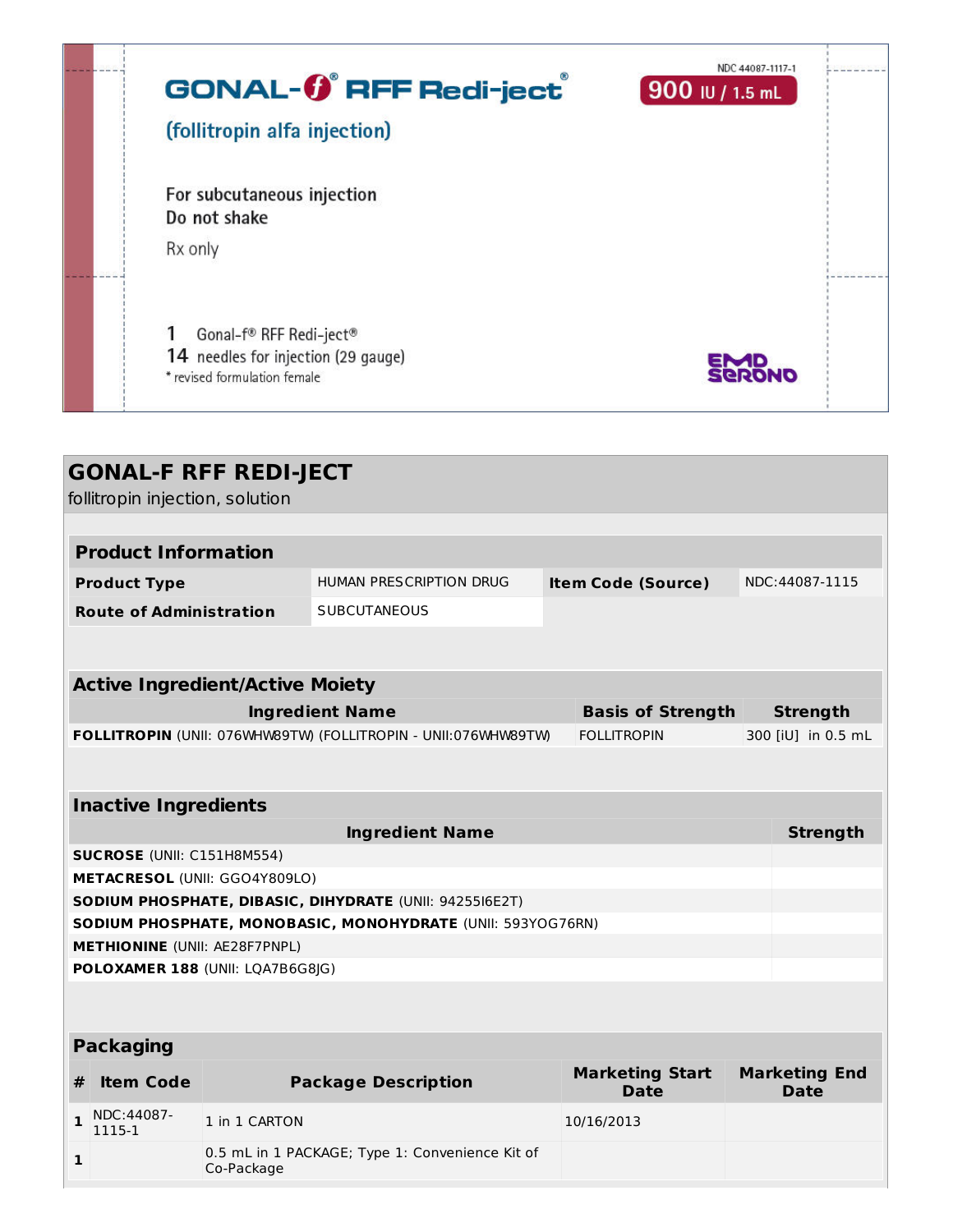| <b>Marketing Information</b>                                                                                           |                                                                |                                       |                                     |  |  |  |  |  |
|------------------------------------------------------------------------------------------------------------------------|----------------------------------------------------------------|---------------------------------------|-------------------------------------|--|--|--|--|--|
| <b>Marketing</b><br>Category                                                                                           | <b>Application Number or Monograph</b><br><b>Citation</b>      | <b>Marketing Start</b><br><b>Date</b> | <b>Marketing End</b><br>Date        |  |  |  |  |  |
| BLA021684<br><b>BLA</b>                                                                                                |                                                                | 10/16/2013                            |                                     |  |  |  |  |  |
|                                                                                                                        |                                                                |                                       |                                     |  |  |  |  |  |
|                                                                                                                        |                                                                |                                       |                                     |  |  |  |  |  |
| <b>GONAL-F RFF REDI-JECT</b><br>follitropin injection, solution                                                        |                                                                |                                       |                                     |  |  |  |  |  |
|                                                                                                                        |                                                                |                                       |                                     |  |  |  |  |  |
| <b>Product Information</b>                                                                                             |                                                                |                                       |                                     |  |  |  |  |  |
| <b>Product Type</b>                                                                                                    | <b>HUMAN PRESCRIPTION DRUG</b>                                 | <b>Item Code (Source)</b>             | NDC:44087-1116                      |  |  |  |  |  |
| <b>Route of Administration</b>                                                                                         | <b>SUBCUTANEOUS</b>                                            |                                       |                                     |  |  |  |  |  |
|                                                                                                                        |                                                                |                                       |                                     |  |  |  |  |  |
|                                                                                                                        |                                                                |                                       |                                     |  |  |  |  |  |
| <b>Active Ingredient/Active Moiety</b>                                                                                 |                                                                |                                       |                                     |  |  |  |  |  |
|                                                                                                                        | <b>Ingredient Name</b>                                         | <b>Basis of Strength</b>              | <b>Strength</b>                     |  |  |  |  |  |
|                                                                                                                        | FOLLITROPIN (UNII: 076WHW89TW) (FOLLITROPIN - UNII:076WHW89TW) | <b>FOLLITROPIN</b>                    | 450 [iU] in 0.75 mL                 |  |  |  |  |  |
|                                                                                                                        |                                                                |                                       |                                     |  |  |  |  |  |
| <b>Inactive Ingredients</b>                                                                                            |                                                                |                                       |                                     |  |  |  |  |  |
|                                                                                                                        | <b>Ingredient Name</b>                                         |                                       | <b>Strength</b>                     |  |  |  |  |  |
| <b>SUCROSE</b> (UNII: C151H8M554)                                                                                      |                                                                |                                       |                                     |  |  |  |  |  |
| METACRESOL (UNII: GGO4Y809LO)                                                                                          |                                                                |                                       |                                     |  |  |  |  |  |
| SODIUM PHOSPHATE, DIBASIC, DIHYDRATE (UNII: 9425516E2T)<br>SODIUM PHOSPHATE, MONOBASIC, MONOHYDRATE (UNII: 593YOG76RN) |                                                                |                                       |                                     |  |  |  |  |  |
| <b>METHIONINE (UNII: AE28F7PNPL)</b>                                                                                   |                                                                |                                       |                                     |  |  |  |  |  |
| POLOXAMER 188 (UNII: LQA7B6G8JG)                                                                                       |                                                                |                                       |                                     |  |  |  |  |  |
|                                                                                                                        |                                                                |                                       |                                     |  |  |  |  |  |
| <b>Packaging</b>                                                                                                       |                                                                |                                       |                                     |  |  |  |  |  |
|                                                                                                                        |                                                                | <b>Marketing Start</b>                | <b>Marketing End</b>                |  |  |  |  |  |
| <b>Item Code</b><br>#                                                                                                  | <b>Package Description</b>                                     | <b>Date</b>                           | <b>Date</b>                         |  |  |  |  |  |
| NDC:44087-<br>1 in 1 CARTON<br>1<br>1116-1                                                                             |                                                                | 10/16/2013                            |                                     |  |  |  |  |  |
| 1<br>Co-Package                                                                                                        | 0.75 mL in 1 PACKAGE; Type 1: Convenience Kit of               |                                       |                                     |  |  |  |  |  |
|                                                                                                                        |                                                                |                                       |                                     |  |  |  |  |  |
| <b>Marketing Information</b>                                                                                           |                                                                |                                       |                                     |  |  |  |  |  |
| <b>Marketing</b><br>Category                                                                                           | <b>Application Number or Monograph</b><br><b>Citation</b>      | <b>Marketing Start</b><br><b>Date</b> | <b>Marketing End</b><br><b>Date</b> |  |  |  |  |  |
| <b>BLA</b><br>BLA021684                                                                                                |                                                                |                                       |                                     |  |  |  |  |  |
|                                                                                                                        |                                                                | 10/16/2013                            |                                     |  |  |  |  |  |

# **GONAL-F RFF REDI-JECT**

U.